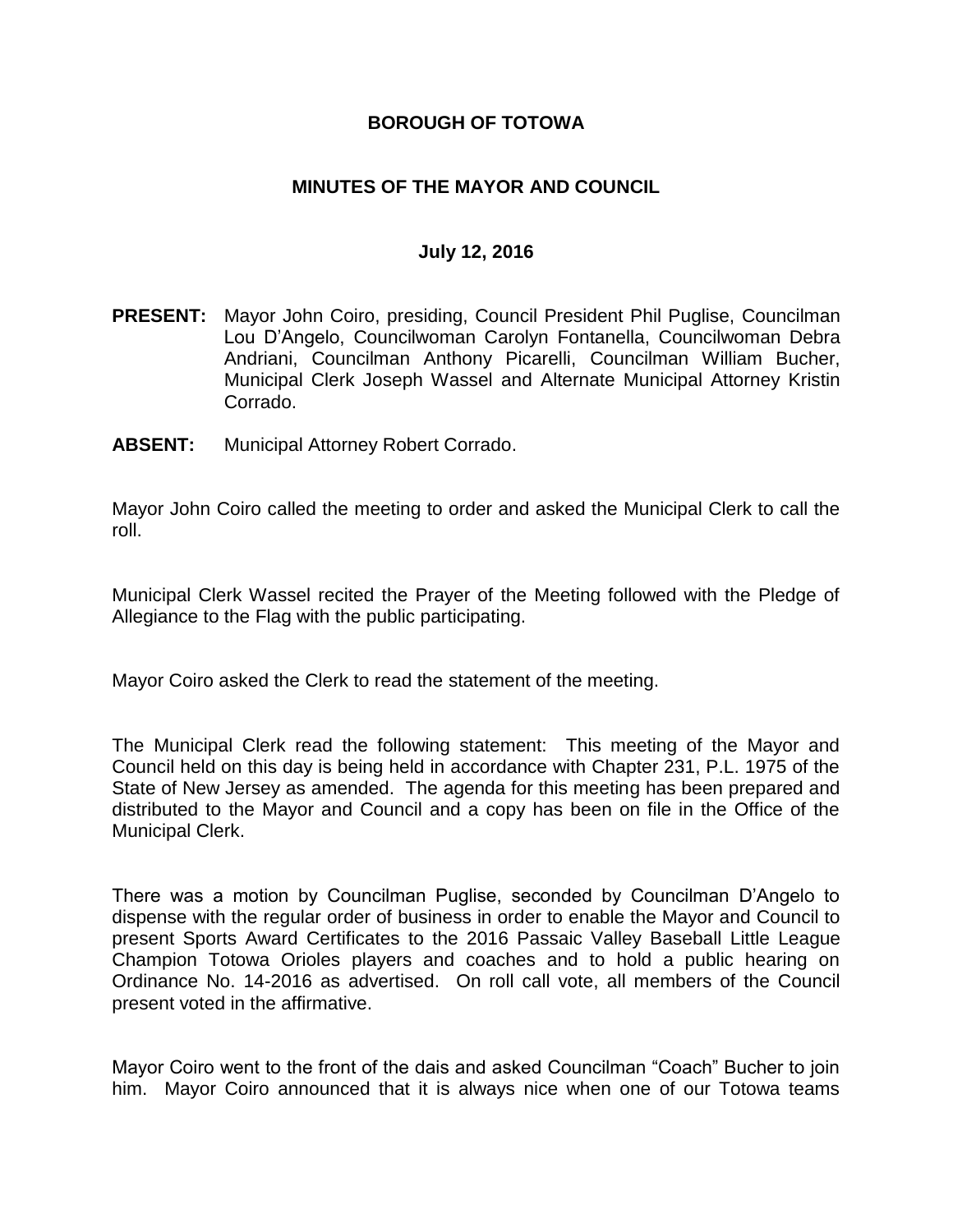defeats another town's team and that we are really happy to have most of you back again this year after winning the Farm League championship last year and now winning their Little League championship. Mayor Coiro asked Coach Bucher to give a synopsis of the season. Coach Billy Bucher gave a synopsis of the season and then thanked all the parents for signing up their children and keeping them active in sports. Mayor Coiro then began by calling up each coach and presenting them with a Sports Award Certificate. Mayor Coiro commented that it must be great to have this many coaches. Mayor Coiro continued by calling up each player and presenting them with a Sports Award Certificate. Coach Bucher then handed out their trophies to the players. Mayor Coiro then remarked on behalf of the Mayor and Council that he congratulated them all and said that last year he told you to come back this year and you did, so now I'm going to ask you back again next year. Mayor Coiro announced that there would be a short recess. Pictures were taken.

Municipal Clerk Wassel announced that Ordinance No. 14-2016 has been advertised for public hearing for Tuesday, July 12, 2016.

Municipal Clerk Wassel read the legal notice and the title of Ordinance No. 14-2016.

There was a motion by Councilman Puglise, seconded by Councilman D'Angelo to open the public hearing. On roll call vote, all members of the Council present voted in the affirmative.

Mayor Coiro asked if any citizens wished to be heard on Ordinance No. 14-2016.

CITIZENS HEARD:

There were no citizens who wished to be heard.

There was a motion by Councilman Puglise, seconded by Councilman D'Angelo to close the public hearing. On roll call vote, all members of the Council present voted in the affirmative.

Municipal Clerk Wassel read Ordinance No. 14-2016 by title: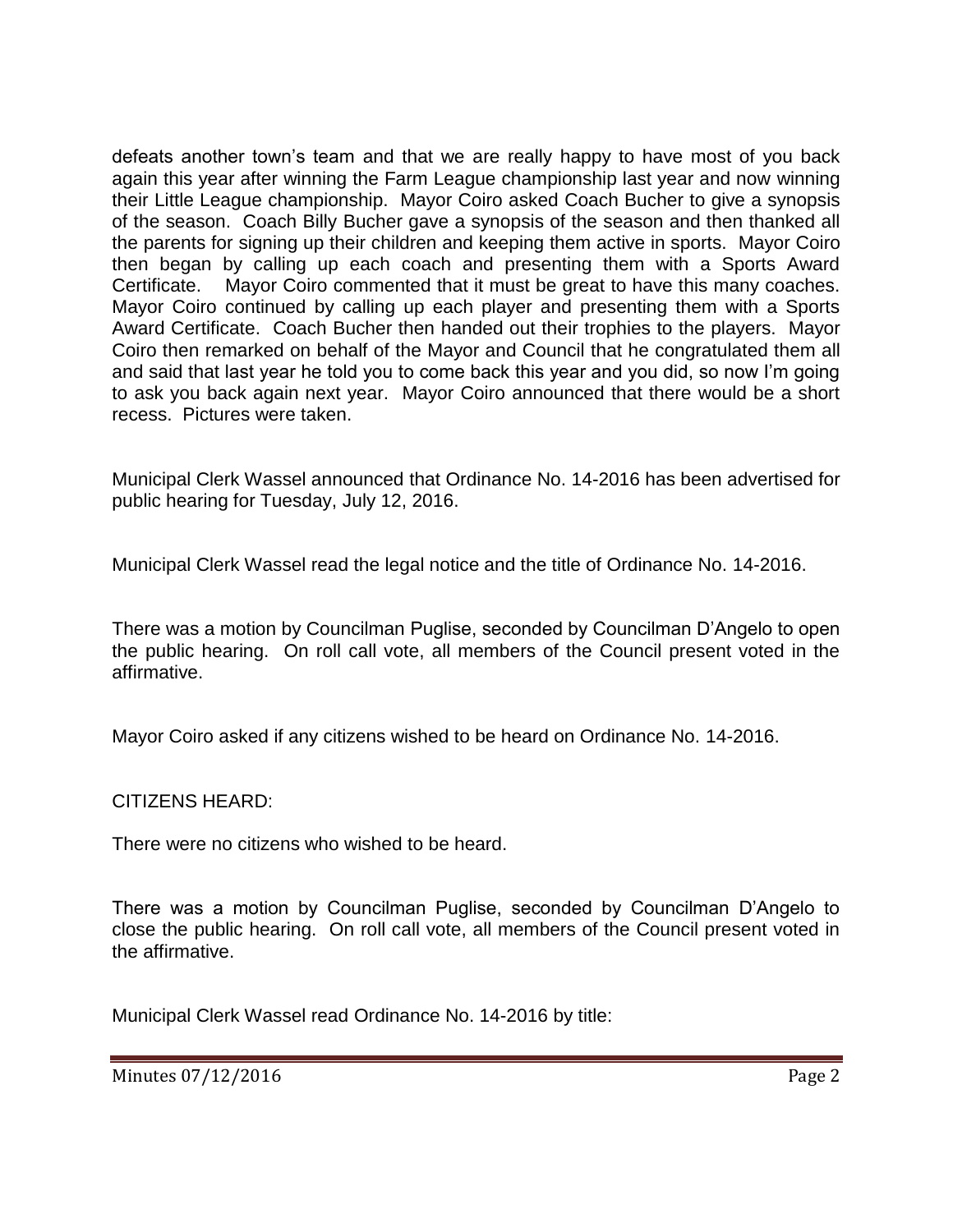### **ORDINANCE NO. 14-2016**

# **AN ORDINANCE TO AMEND THE CODE OF THE BOROUGH OF TOTOWA CHAPTER 43 ENTITLED "FIRE DEPARTMENT"**

There was a motion by Councilman Puglise, seconded by Councilman D'Angelo to adopt Ordinance No. 14-2016 on second and final reading. On roll call vote, all members of the Council present voted in the affirmative.

There was a motion by Councilman Puglise, seconded by Councilman D'Angelo to revert to the regular order of business. On roll call vote, all members of the Council present voted in the affirmative.

Mayor Coiro asked if any members of the Council, the Municipal Clerk or the Municipal Attorney wished to address the Council.

There were no reports.

#### CITIZENS HEARD:

There were no citizens who wished to be heard.

There was a motion by Councilman Puglise, seconded by Councilman D'Angelo to approve the Minutes of the Mayor and Council for the meeting of June 28, 2016. On roll call vote, all members of the Council present voted in the affirmative. Councilwoman Andriani abstained from the voting.

COMMITTEE ON FINANCE:

There was a motion by Councilman Picarelli, seconded by Councilman D'Angelo to approve Resolution No. 2016-15 for the payment of bills. On roll call vote, all members of the Council present voted in the affirmative.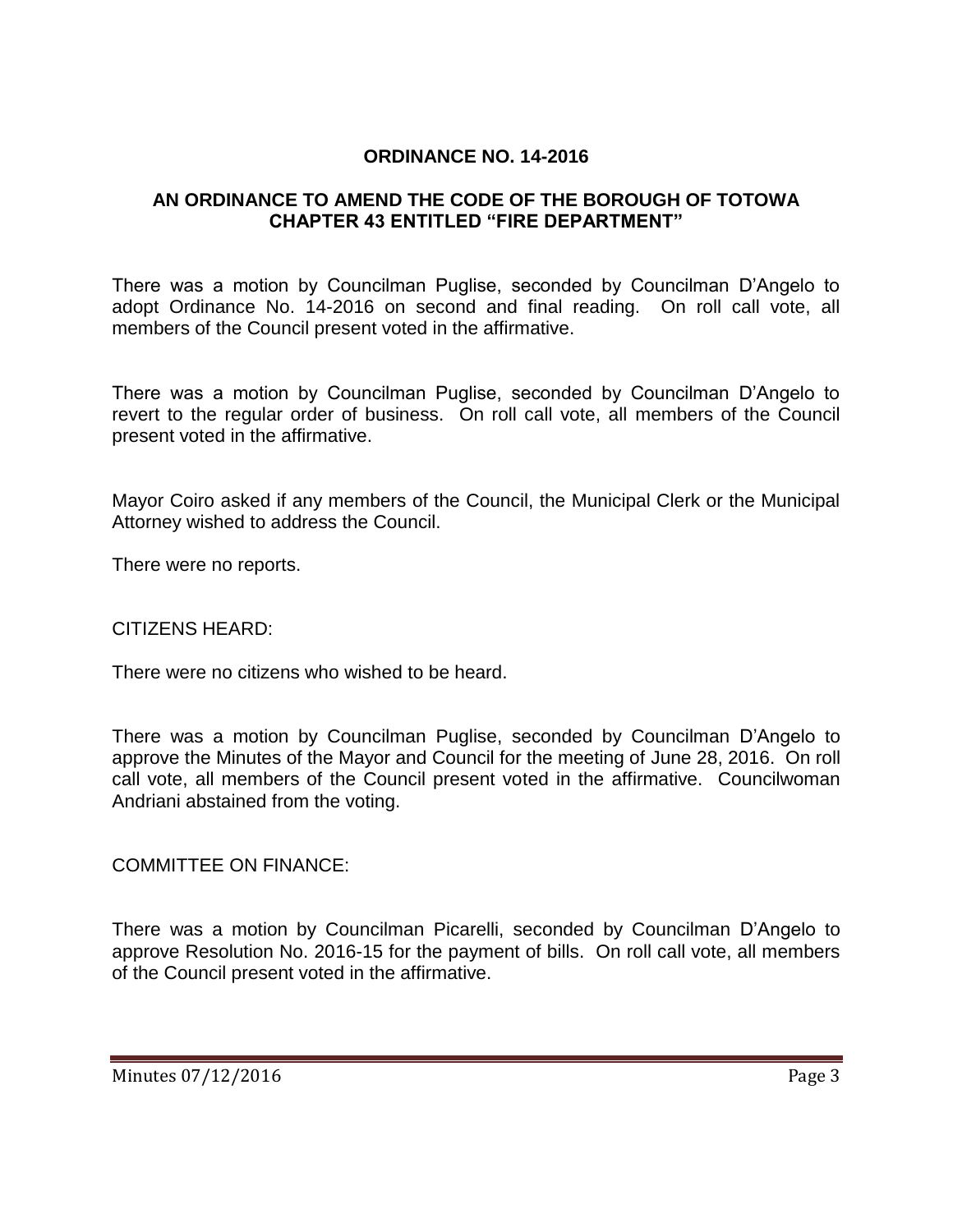There was a motion by Councilman Picarelli, seconded by Councilman D'Angelo to adopt the following Resolution Of The Mayor And Borough Council Of The Borough Of Totowa In The County Of Passaic Authorizing Settlement Of The 2014, 2015 And 2016 Tax Appeals Entitled Gamma Realty Company V. Borough Of Totowa, Docket Nos.: 002048-2014; 000839-2015; 003644-2016 Of The Tax Assessment Of Block 158, Lot 3.01, Known As 40 Vreeland Avenue In The Borough Of Totowa, Passaic County, New Jersey. On roll call vote, all members of the Council present voted in the affirmative.

#### RESOLUTION NO. 93-2016

RESOLUTION OF THE MAYOR AND BOROUGH COUNCIL OF THE BOROUGH OF TOTOWA IN THE COUNTY OF PASSAIC AUTHORIZING SETTLEMENT OF THE 2014, 2015 AND 2016 TAX APPEALS ENTITLED GAMMA REALTY COMPANY V. BOROUGH OF TOTOWA, DOCKET NOS.: 002048-2014; 000839-2015; 003644-2016 OF THE TAX ASSESSMENT OF BLOCK 158, LOT 3.01, KNOWN AS 40 VREELAND AVENUE IN THE BOROUGH OF TOTOWA, PASSAIC COUNTY, NEW JERSEY

WHEREAS, appeals of the real property tax assessments for tax years 2014, 2015 and 2016 on Block 158, Lot 3.01 have been filed by the Taxpayer, Gamma Realty Company; and

WHEREAS, the proposed Stipulation of Settlement, a copy of which is incorporated herein as if set forth at length, has been reviewed and recommended by the Borough Tax Assessor and Borough Tax Expert; and

WHEREAS, the settlement of said matter as more fully set forth below is in the best interest of the Borough of Totowa.

NOW, THEREFORE, BE IT RESOLVED, by the Borough of Totowa, New Jersey, as follows:

1. Settlement of the 2014-2016 tax appeals is hereby authorized as follows:

40 Vreeland Avenue Block 158, Lot 3.01 Years: 2014, 2015, 2016

|          | <b>Original Assessment</b> | County Board Judgment | <b>Settlement Amount</b> |
|----------|----------------------------|-----------------------|--------------------------|
| Land:    | \$3,578,100                | N/A                   | \$3,578,100              |
| Impryts: | \$2,421,900                | N/A                   | \$1,721,900              |
| Total:   | \$6,000,000                | N/A                   | \$5,300,000              |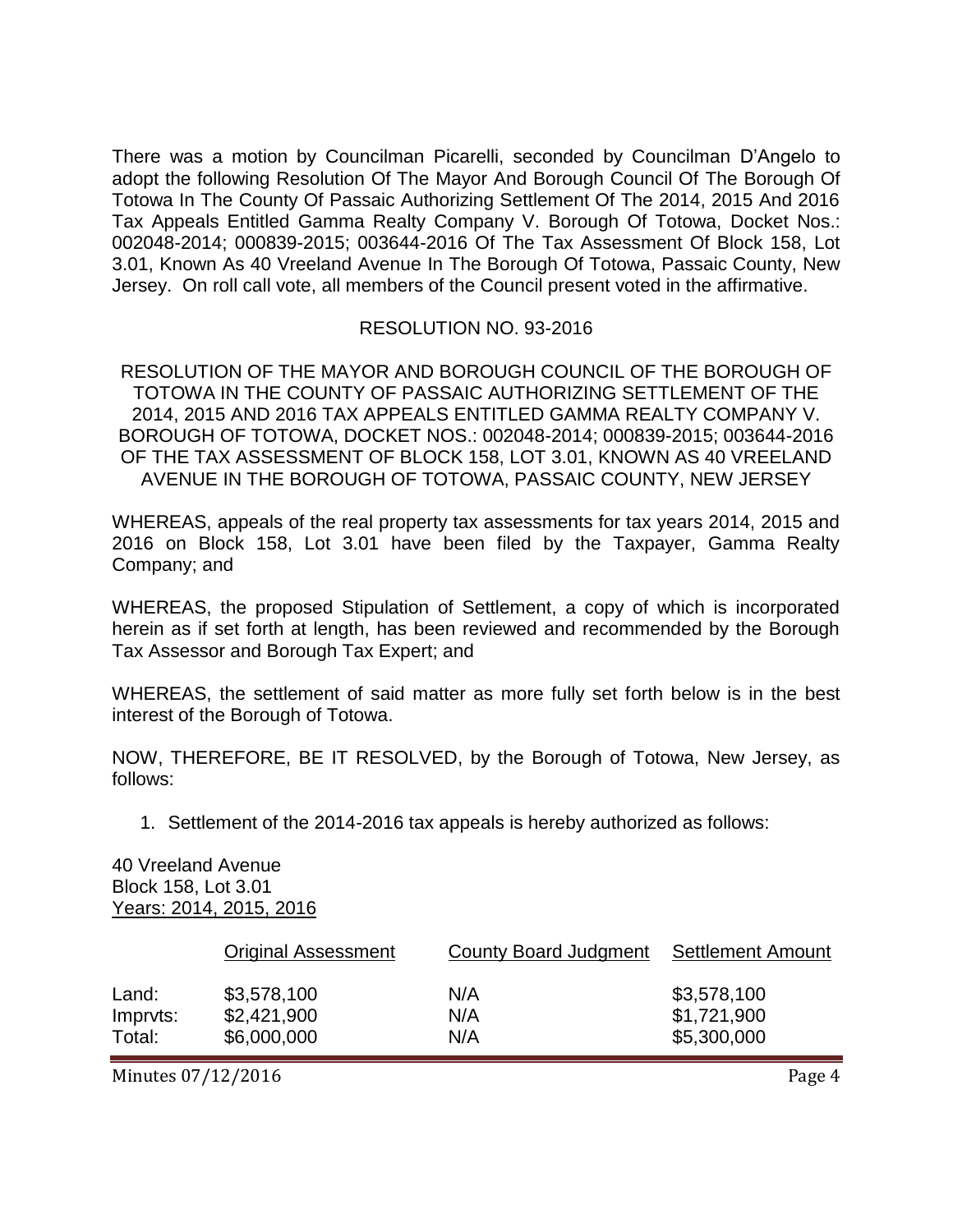2. All municipal officials are hereby authorized to take whatever action may be necessary to implement the terms of this Resolution and authorizes the Special Tax Counsel to enter into the Stipulation of Settlement as provided by Taxpayer.

There was a motion by Councilman Picarelli, seconded by Councilman D'Angelo to adopt the following Resolution Of The Mayor And Borough Council Of The Borough Of Totowa In The County Of Passaic Authorizing Settlement Of The 2009, 2010, 2011, 2012, 2013, 2014 And 2015 Tax Appeals Entitled Adolfo & Maria Grambone V. Borough Of Totowa, Docket Nos.: 013620-2009; 013740-2010; 013060-2011; 013646-2012; 010844-2013; 009792-2014; 009960-2015 Of The Tax Assessment Of Block 89, Lot 6, Known As 162 Mitchell Avenue In The Borough Of Totowa, Passaic County, New Jersey. On roll call vote, all members of the Council present voted in the affirmative.

### RESOLUTION NO. 94-2016

RESOLUTION OF THE MAYOR AND BOROUGH COUNCIL OF THE BOROUGH OF TOTOWA IN THE COUNTY OF PASSAIC AUTHORIZING SETTLEMENT OF THE 2009, 2010, 2011, 2012, 2013, 2014 AND 2015 TAX APPEALS ENTITLED ADOLFO & MARIA GRAMBONE V. BOROUGH OF TOTOWA, DOCKET NOS.: 013620-2009; 013740-2010; 013060-2011; 013646-2012; 010844-2013; 009792-2014; 009960-2015 OF THE TAX ASSESSMENT OF BLOCK 89, LOT 6, KNOWN AS 162 MITCHELL AVENUE IN THE BOROUGH OF TOTOWA, PASSAIC COUNTY, NEW JERSEY

WHEREAS, appeals of the real property tax assessments for tax years 2009, 2010, 2011, 2012, 2013, 2014, 2015 on Block 89, Lot 6 have been filed by the Taxpayers, Adolfo and Maria Grambone; and

WHEREAS, the proposed Stipulation of Settlement, a copy of which is incorporated herein as if set forth at length, has been reviewed and recommended by the Borough Tax Assessor and Borough Tax Expert; and

WHEREAS, the settlement of said matter as more fully set forth below is in the best interest of the Borough of Totowa.

NOW, THEREFORE, BE IT RESOLVED, by the Borough of Totowa, New Jersey, as follows:

1. Settlement of the 2009-2010 tax appeals is hereby authorized as follows:

162 Mitchell Avenue Block 89, Lot 6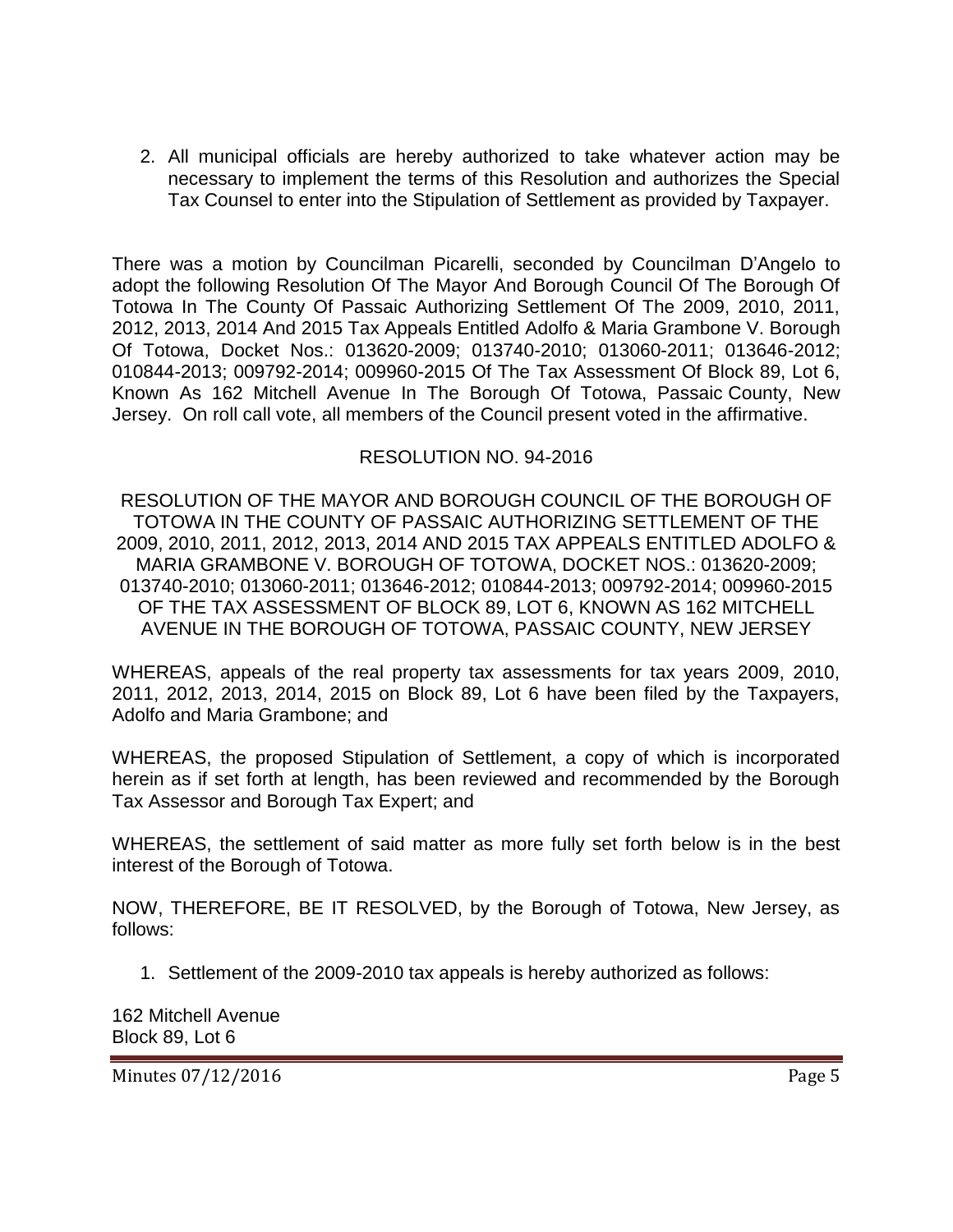#### Years: 2009, 2010

|          | <b>Original Assessment</b> | County Board Judgment | Settlement Amount |
|----------|----------------------------|-----------------------|-------------------|
| Land:    | \$226,100                  | \$226,100             | \$226,100         |
| Impryts: | \$342,800                  | \$342,800             | \$275,700         |
| Total:   | \$568,900                  | \$568,900             | \$501,800         |

2. Settlement of the 2011 tax appeal is hereby authorized as follows:

162 Mitchell Avenue Block 89, Lot 6 Year: 2011

|                   | <b>Original Assessment</b> | County Board Judgment  | Settlement Amount                    |
|-------------------|----------------------------|------------------------|--------------------------------------|
| Land:<br>Imprvts: | \$162,000<br>\$339,800     | \$162,000<br>\$339,800 | <b>WITHDRAWN</b><br><b>WITHDRAWN</b> |
| Total:            | \$501,800                  | \$501,800              | <b>WITHDRAWN</b>                     |

3. Settlement of the 2012-2013 tax appeals is hereby authorized as follows:

162 Mitchell Avenue Block 89, Lot 6 Years: 2012-2013

|          | <b>Original Assessment</b> | County Board Judgment | <b>Settlement Amount</b> |
|----------|----------------------------|-----------------------|--------------------------|
| Land:    | \$162,000                  | \$162,000             | \$162,000                |
| Impryts: | \$339,800                  | \$339,800             | \$293,000                |
| Total:   | \$501,800                  | \$501,800             | \$455,000                |

4. Settlement of the 2014 tax appeal is hereby authorized as follows:

162 Mitchell Avenue Block 89, Lot 6 Year: 2014

|          | Original Assessment | <b>County Board Judgment</b> | Settlement Amount |
|----------|---------------------|------------------------------|-------------------|
| Land:    | \$162,000           | \$162,000                    | \$162,000         |
| Imprvts: | \$339,800           | \$339,800                    | \$313,000         |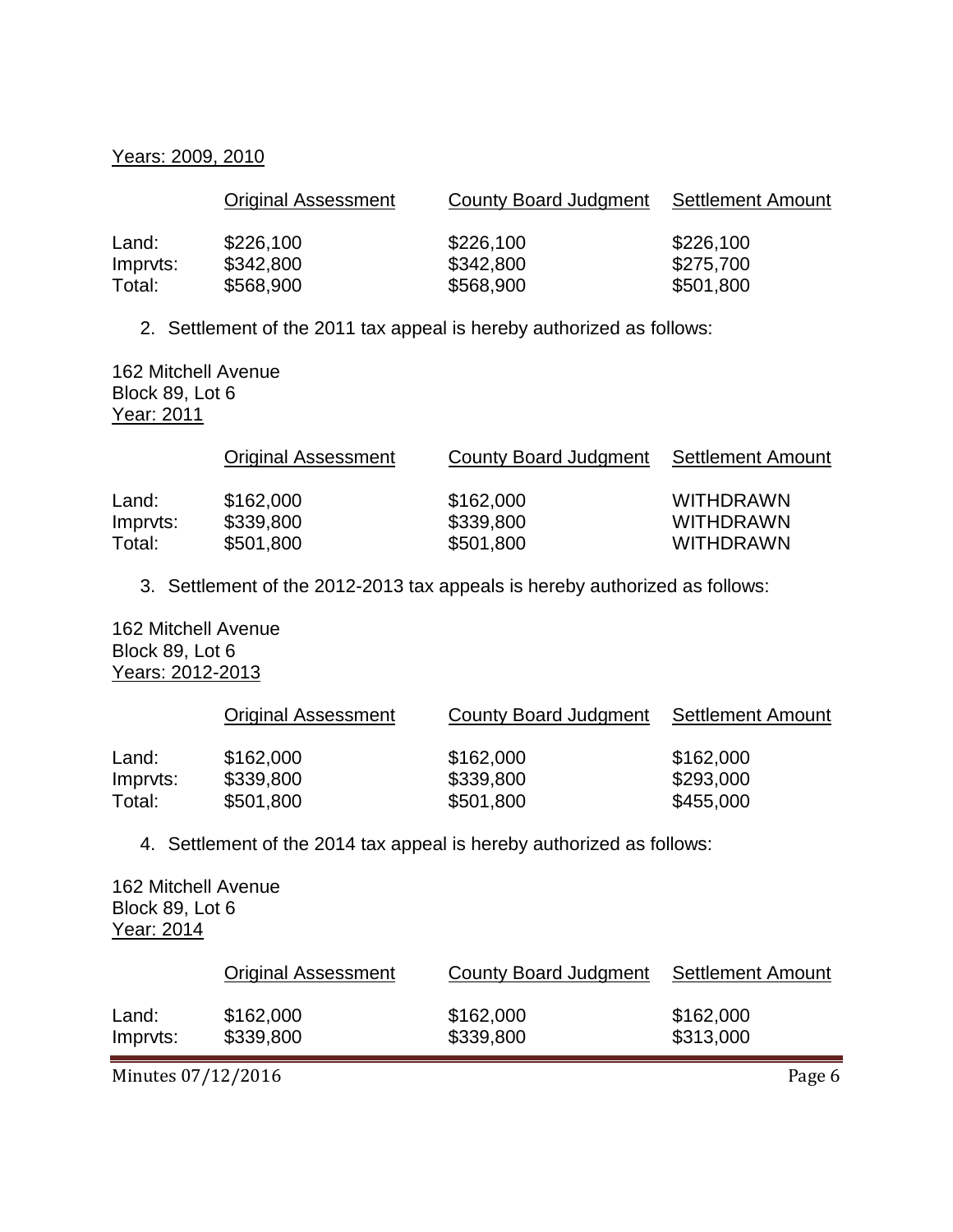Total: \$501,800 \$501,800 \$475,000

5. Settlement of the 2015 tax appeal is hereby authorized as follows:

162 Mitchell Avenue Block 89, Lot 6 Year: 2015

|          | <b>Original Assessment</b> | County Board Judgment | <b>Settlement Amount</b> |
|----------|----------------------------|-----------------------|--------------------------|
| Land:    | \$162,000                  | \$162,000             | <b>WITHDRAWN</b>         |
| Impryts: | \$339,800                  | \$339,800             | <b>WITHDRAWN</b>         |
| Total:   | \$501,800                  | \$501,800             | <b>WITHDRAWN</b>         |

6. All municipal officials are hereby authorized to take whatever action may be necessary to implement the terms of this Resolution and authorizes the Special Tax Counsel to enter into the Stipulation of Settlement as provided by Taxpayer.

There was a motion by Councilman Picarelli, seconded by Councilman D'Angelo to adopt the following Resolution Of The Mayor And Borough Council Of The Borough Of Totowa In The County Of Passaic Authorizing Settlement Of The 2009, 2010, 2011, 2012, 2013, 2014 And 2015 Tax Appeals Entitled Adolfo & Maria Grambone V. Borough Of Totowa, Docket Nos.: 013621-2009; 013738-2010; 013055-2011; 013645-2012; 010845-2013; 009793-2014; 009961-2015 Of The Tax Assessment Of Block 111, Lot 6, Known As 52 Bogert Street In The Borough Of Totowa, Passaic County, New Jersey. On roll call vote, all members of the Council present voted in the affirmative.

# RESOLUTION NO. 95-2016

RESOLUTION OF THE MAYOR AND BOROUGH COUNCIL OF THE BOROUGH OF TOTOWA IN THE COUNTY OF PASSAIC AUTHORIZING SETTLEMENT OF THE 2009, 2010, 2011, 2012, 2013, 2014 AND 2015 TAX APPEALS ENTITLED ADOLFO & MARIA GRAMBONE V. BOROUGH OF TOTOWA, DOCKET NOS.: 013621-2009; 013738-2010; 013055-2011; 013645-2012; 010845-2013; 009793-2014; 009961-2015 OF THE TAX ASSESSMENT OF BLOCK 111, LOT 6, KNOWN AS 52 BOGERT STREET IN THE BOROUGH OF TOTOWA, PASSAIC COUNTY, NEW JERSEY

WHEREAS, appeals of the real property tax assessments for tax years 2009, 2010, 2011, 2012, 2013, 2014 and 2015 on Block 111, Lot 6 have been filed by the Taxpayers, Adolfo and Maria Grambone; and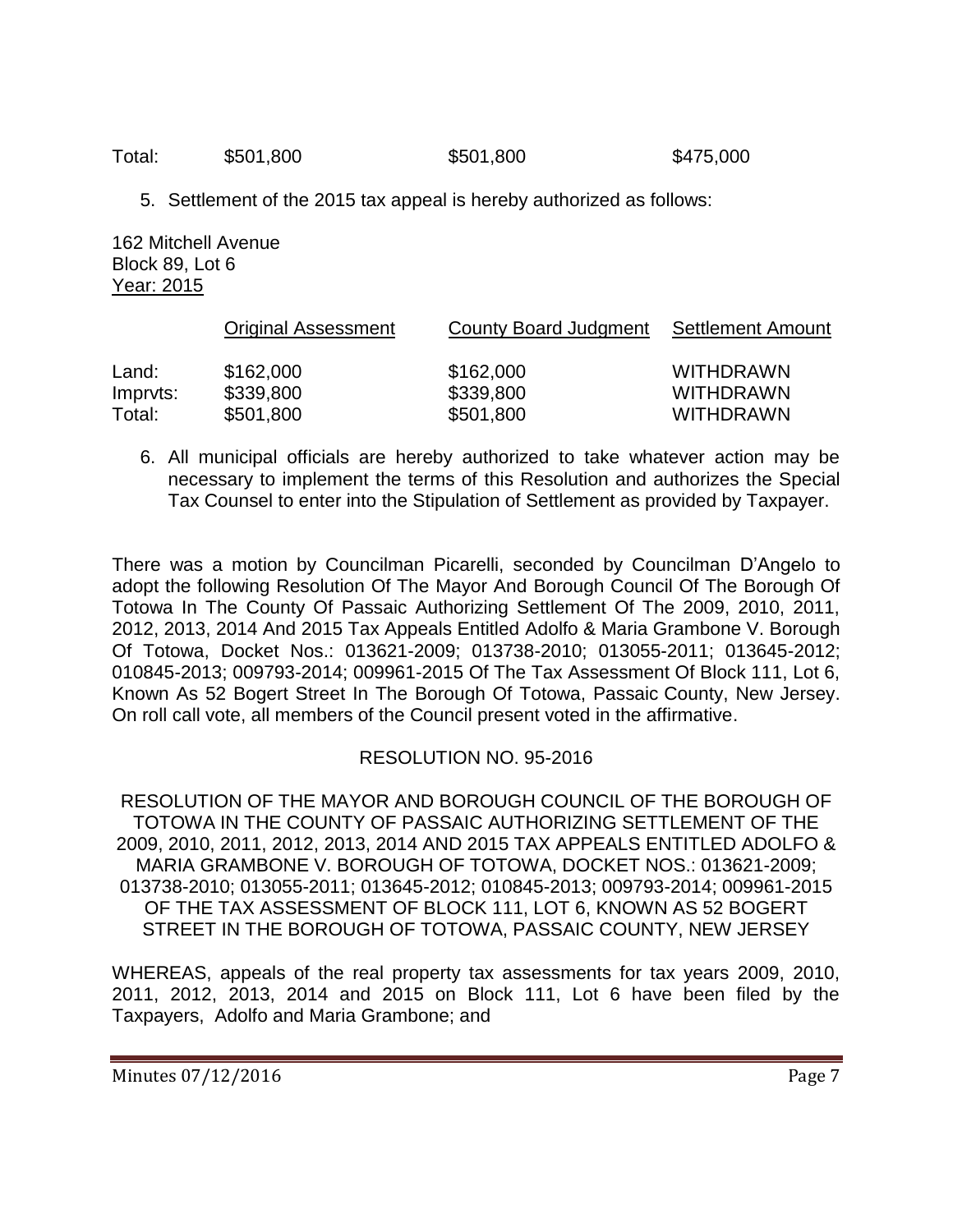WHEREAS, the proposed Stipulation of Settlement, a copy of which is incorporated herein as if set forth at length, has been reviewed and recommended by the Borough Tax Assessor and Borough Tax Expert; and

WHEREAS, the settlement of said matter as more fully set forth below is in the best interest of the Borough of Totowa.

NOW, THEREFORE, BE IT RESOLVED, by the Borough of Totowa, New Jersey, as follows:

1. Settlement of the 2009-2010 tax appeals is hereby authorized as follows:

52 Bogert Street Block 111, Lot 6 Years: 2009, 2010

|          | <b>Original Assessment</b> | County Board Judgment | <b>Settlement Amount</b> |
|----------|----------------------------|-----------------------|--------------------------|
| Land:    | \$212,400                  | \$212,400             | \$212,400                |
| Imprvts: | \$333,000                  | \$333,000             | \$281,700                |
| Total:   | \$545,400                  | \$545,400             | \$494,100                |

2. Settlement of the 2011 tax appeal is hereby authorized as follows:

52 Bogert Street Block 111, Lot 6 Year: 2011

|                   | <b>Original Assessment</b> | County Board Judgment  | Settlement Amount                    |
|-------------------|----------------------------|------------------------|--------------------------------------|
| Land:<br>Imprvts: | \$148,800<br>\$345,300     | \$148,800<br>\$345,300 | <b>WITHDRAWN</b><br><b>WITHDRAWN</b> |
| Total:            | \$494,100                  | \$494,100              | <b>WITHDRAWN</b>                     |

3. Settlement of the 2012-2013 tax appeals is hereby authorized as follows:

52 Bogert Street Block 111, Lot 6 Years: 2012-2013

**Original Assessment County Board Judgment Settlement Amount**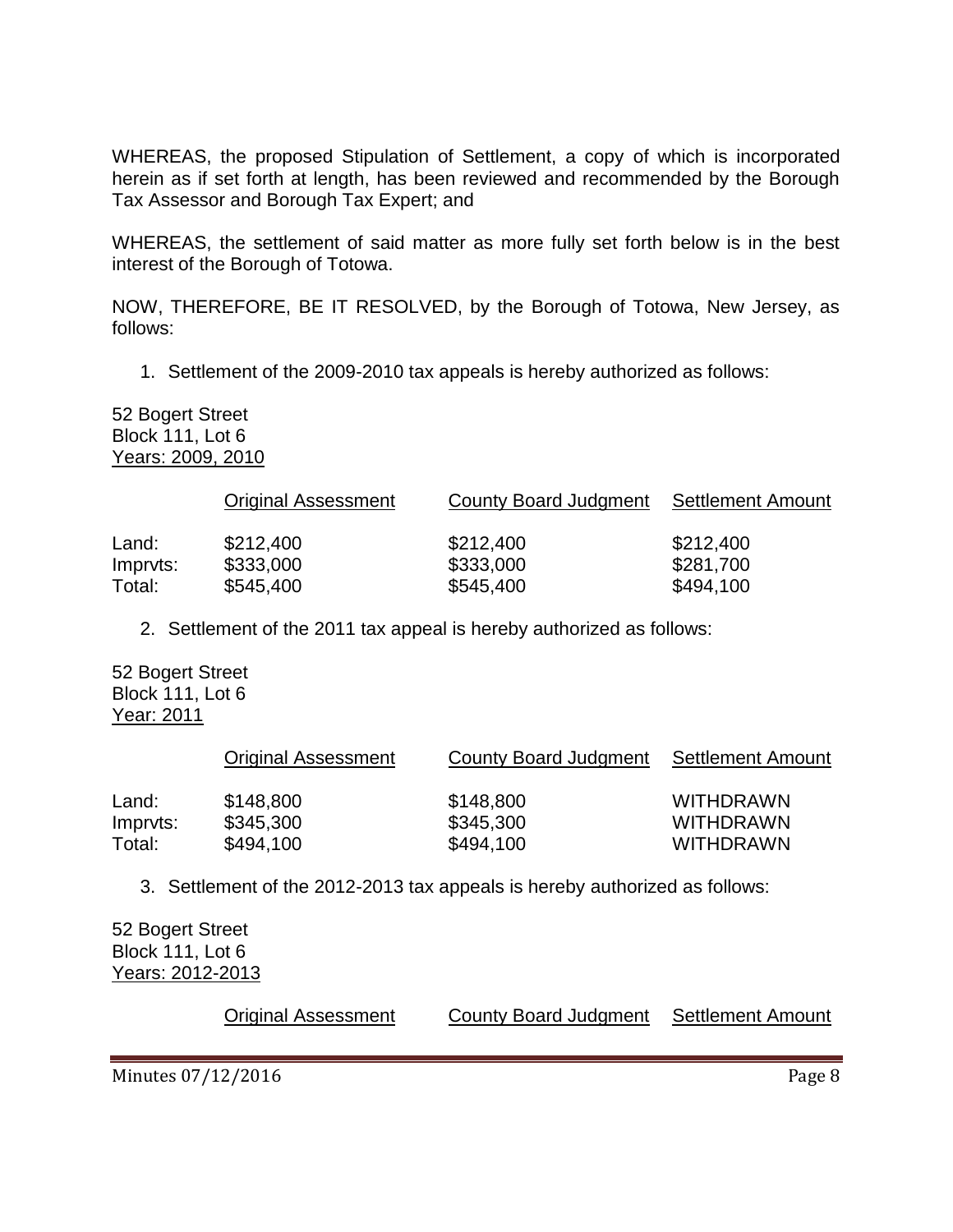| Land:    | \$148,800 | \$148,800 | \$148,800 |
|----------|-----------|-----------|-----------|
| Impryts: | \$345,300 | \$345,300 | \$306,200 |
| Total:   | \$494,100 | \$494,100 | \$455,000 |

4. Settlement of the 2014 tax appeal is hereby authorized as follows:

52 Bogert Street Block 111, Lot 6 Year: 2014

|          | <b>Original Assessment</b> | County Board Judgment | <b>Settlement Amount</b> |
|----------|----------------------------|-----------------------|--------------------------|
| Land:    | \$148,800                  | \$148,800             | \$148,800                |
| Impryts: | \$345,300                  | \$345,300             | \$326,200                |
| Total:   | \$494,100                  | \$494,100             | \$475,000                |

5. Settlement of the 2015 tax appeal is hereby authorized as follows:

52 Bogert Street Block 111, Lot 6 Year: 2011

|          | <b>Original Assessment</b> | County Board Judgment | <b>Settlement Amount</b> |
|----------|----------------------------|-----------------------|--------------------------|
| Land:    | \$148,800                  | \$148,800             | <b>WITHDRAWN</b>         |
| Impryts: | \$345,300                  | \$345,300             | <b>WITHDRAWN</b>         |
| Total:   | \$494,100                  | \$494,100             | <b>WITHDRAWN</b>         |

6. All municipal officials are hereby authorized to take whatever action may be necessary to implement the terms of this Resolution and authorizes the Special Tax Counsel to enter into the Stipulation of Settlement as provided by Taxpayer.

There was a motion by Councilman Picarelli, seconded by Councilman D'Angelo to adopt the following Resolution Of The Mayor And Borough Council Of The Borough Of Totowa In The County Of Passaic Authorizing Settlement Of The 2009, 2010, 2011, 2012, 2013, 2014 And 2015 Tax Appeals Entitled David Perelman V. Borough Of Totowa And Hemasco Realty, LLC V. Borough Of Totowa, Docket Nos.: 011172-2009; 008064-2010; 001740-2011; 008779-2012; 005626-2013; 005451-2014; 001395-2015 Of The Tax Assessment Of Block 175, Lot 4.01, Known As 80 Furler Street In The Borough Of Totowa, Passaic County, New Jersey. On roll call vote, all members of the Council present voted in the affirmative.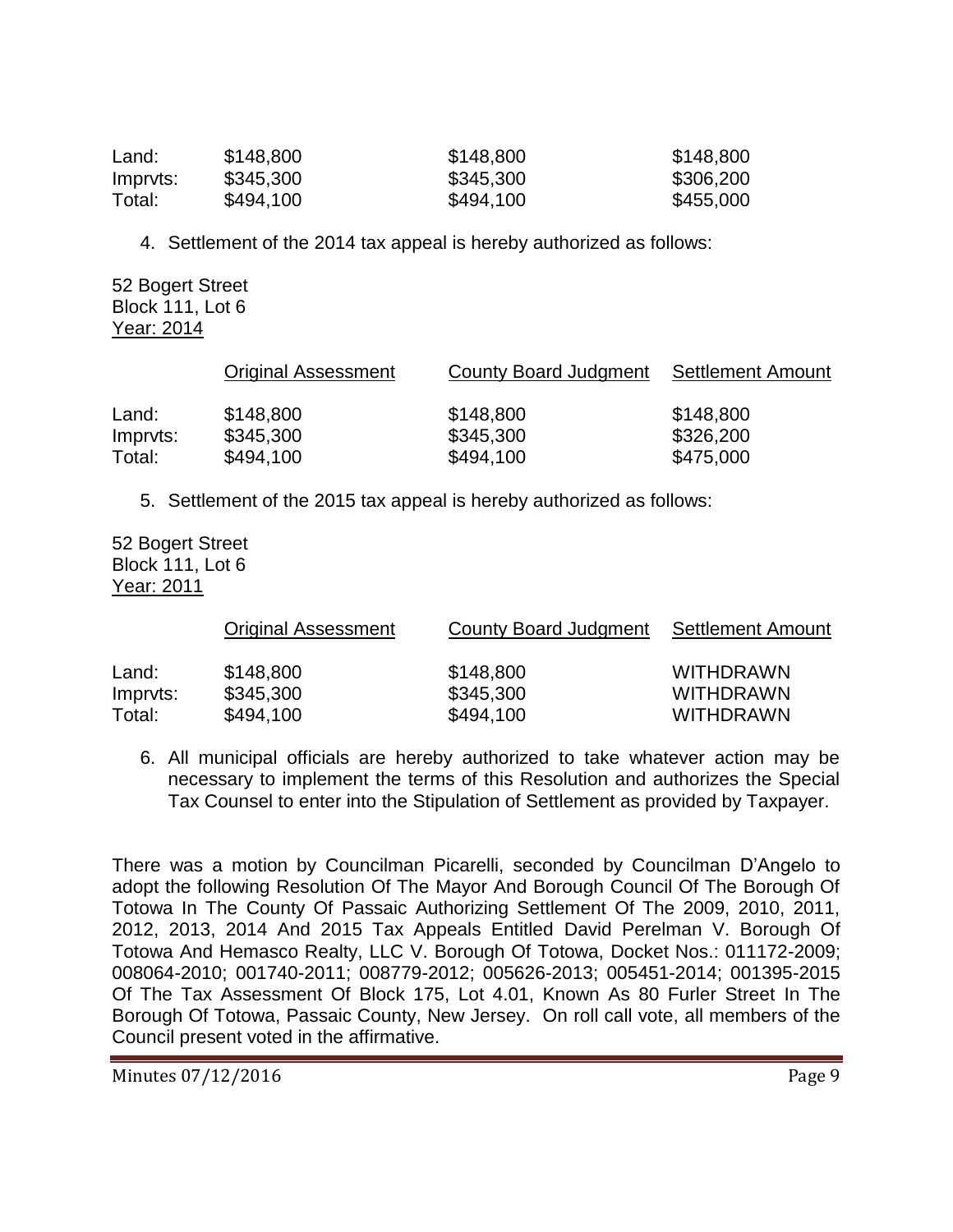# RESOLUTION NO. 96-2016

RESOLUTION OF THE MAYOR AND BOROUGH COUNCIL OF THE BOROUGH OF TOTOWA IN THE COUNTY OF PASSAIC AUTHORIZING SETTLEMENT OF THE 2009, 2010, 2011, 2012, 2013, 2014 AND 2015 TAX APPEALS ENTITLED DAVID PERELMAN V. BOROUGH OF TOTOWA AND HEMASCO REALTY, LLC V. BOROUGH OF TOTOWA, DOCKET NOS.: 011172-2009; 008064-2010; 001740-2011; 008779-2012; 005626-2013; 005451-2014; 001395-2015 OF THE TAX ASSESSMENT OF BLOCK 175, LOT 4.01, KNOWN AS 80 FURLER STREET IN THE BOROUGH OF TOTOWA, PASSAIC COUNTY, NEW JERSEY

WHEREAS, appeals of the real property tax assessments for tax years 2009, 2010, 2011, 2012, 2013, 2014 and 2015 on Block 175, Lot 4.01 have been filed by the Taxpayers, David Perelman and Hemasco Realty, LLC; and

WHEREAS, the proposed Stipulation of Settlement, a copy of which is incorporated herein as if set forth at length, has been reviewed and recommended by the Borough Tax Assessor and Borough Tax Expert; and

WHEREAS, the settlement of said matter as more fully set forth below is in the best interest of the Borough of Totowa.

NOW, THEREFORE, BE IT RESOLVED, by the Borough of Totowa, New Jersey, as follows:

1. Settlement of the 2009 and 2010 tax appeals is hereby authorized as follows:

80 Furler Street Block 175, Lot 4.01 Years: 2009, 2010

|                   | <b>Original Assessment</b> | County Board Judgment | Settlement Amount        |
|-------------------|----------------------------|-----------------------|--------------------------|
| Land:<br>Impryts: | \$1,289,400<br>\$800,000   | N/A<br>N/A            | \$1,289,400<br>\$610,000 |
| Total:            | \$2,090,100                | N/A                   | \$1,900,000              |

2. Settlement of the 2011-2015 tax appeals is hereby authorized as follows:

80 Furler Street Block 175, Lot 4.01 Years: 2011, 2012, 2013, 2014, 2015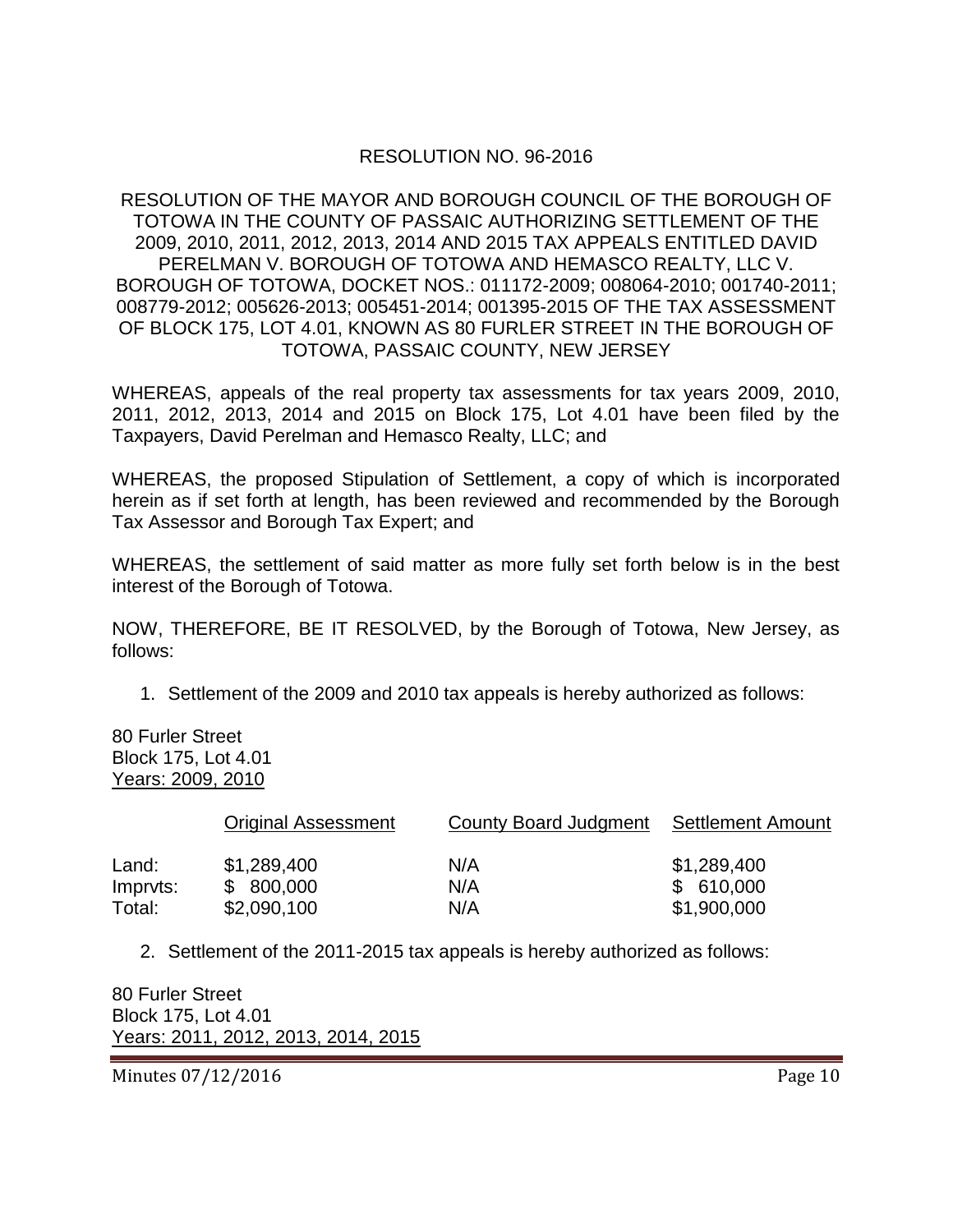|          | <b>Original Assessment</b> | County Board Judgment | Settlement Amount |
|----------|----------------------------|-----------------------|-------------------|
| Land:    | \$1,151,300                | N/A                   | \$1,151,300       |
| Impryts: | \$785,400                  | N/A                   | \$ 698,700        |
| Total:   | \$1,936,700                | N/A                   | \$1,850,000       |

3. All municipal officials are hereby authorized to take whatever action may be necessary to implement the terms of this Resolution and authorizes the Special Tax Counsel to enter into the Stipulation of Settlement as provided by Taxpayer.

There was a motion by Councilman Picarelli, seconded by Councilman D'Angelo to adopt the following Resolution Of The Mayor And Borough Council Of The Borough Of Totowa In The County Of Passaic Authorizing Settlement Of The 2012, 2013, 2014, 2015 And 2016 Tax Appeals Entitled Ullman Family Partnership V. Borough Of Totowa, Docket Nos.: 010653-2012; 005387-2013; 007223-2014; 000020-2015; 000858-2016 Of The Tax Assessment Of Block 175, Lot 3.02, Known As 130 Furler Street In The Borough Of Totowa, Passaic County, New Jersey. On roll call vote, all members of the Council present voted in the affirmative.

### RESOLUTION NO. 97-2016

RESOLUTION OF THE MAYOR AND BOROUGH COUNCIL OF THE BOROUGH OF TOTOWA IN THE COUNTY OF PASSAIC AUTHORIZING SETTLEMENT OF THE 2012, 2013, 2014, 2015 AND 2016 TAX APPEALS ENTITLED ULLMAN FAMILY PARTNERSHIP V. BOROUGH OF TOTOWA, DOCKET NOS.: 010653-2012; 005387- 2013; 007223-2014; 000020-2015; 000858-2016 OF THE TAX ASSESSMENT OF BLOCK 175, LOT 3.02, KNOWN AS 130 FURLER STREET IN THE BOROUGH OF TOTOWA, PASSAIC COUNTY, NEW JERSEY

WHEREAS, appeals of the real property tax assessments for tax years 2012, 2013, 2014, 2015 and 2016 on Block 175, Lot 3.02 have been filed by the Taxpayer, Ullman Family Partnership; and

WHEREAS, the proposed Stipulation of Settlement, a copy of which is incorporated herein as if set forth at length, has been reviewed and recommended by the Borough Tax Assessor and Borough Tax Expert; and

WHEREAS, the settlement of said matter as more fully set forth below is in the best interest of the Borough of Totowa.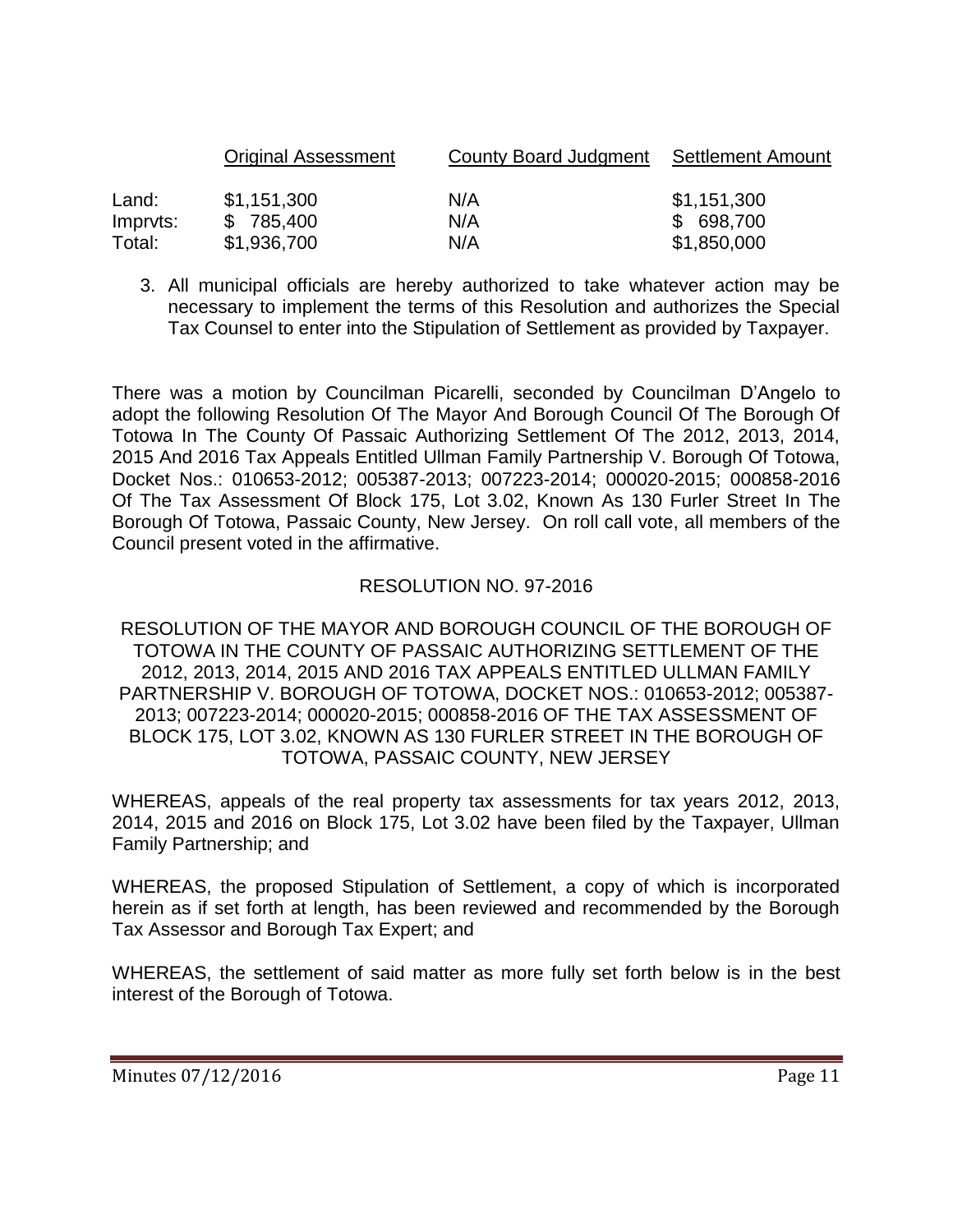NOW, THEREFORE, BE IT RESOLVED, by the Borough of Totowa, New Jersey, as follows:

1. Settlement of the 2012-2013 tax appeals is hereby authorized as follows:

130 Furler Street Block 175, Lot 3.02 Years: 2012, 2013

|                   | <b>Original Assessment</b> | County Board Judgment Settlement Amount |                                      |
|-------------------|----------------------------|-----------------------------------------|--------------------------------------|
| Land:<br>Imprvts: | \$768,800<br>\$544,500     | N/A<br>N/A                              | <b>WITHDRAWN</b><br><b>WITHDRAWN</b> |
| Total:            | \$1,313,300                | N/A                                     | <b>WITHDRAWN</b>                     |

2. Settlement of the 2014 tax appeal is hereby authorized as follows:

130 Furler Street Block 175, Lot 3.02 Year: 2014

|                   | <b>Original Assessment</b> | County Board Judgment Settlement Amount |                        |
|-------------------|----------------------------|-----------------------------------------|------------------------|
| Land:<br>Imprvts: | \$768,800<br>\$544,500     | N/A<br>N/A                              | \$768,800<br>\$506,200 |
| Total:            | \$1,313,300                | N/A                                     | \$1,275,000            |

3. Settlement of the 2015 tax appeal is hereby authorized as follows:

130 Furler Street Block 175, Lot 3.02 Year: 2015

|          | <b>Original Assessment</b> | County Board Judgment | Settlement Amount |
|----------|----------------------------|-----------------------|-------------------|
| Land:    | \$768,800                  | N/A                   | \$768,800         |
| Impryts: | \$544.500                  | N/A                   | \$431,200         |
| Total:   | \$1,313,300                | N/A                   | \$1,200,000       |

4. Settlement of the 2016 tax appeal is hereby authorized as follows: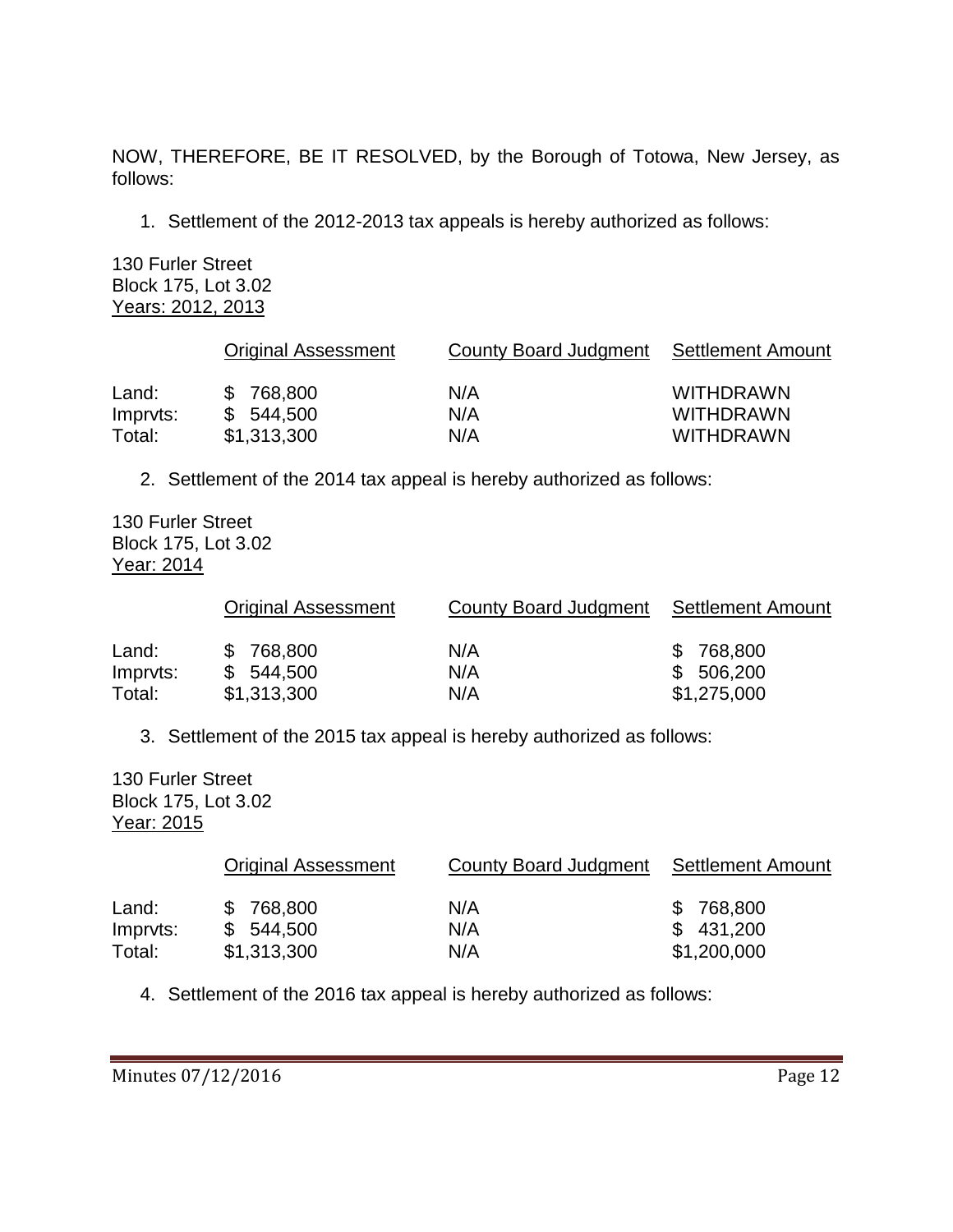130 Furler Street Block 175, Lot 3.02 Year: 2014

|          | <b>Original Assessment</b> | County Board Judgment | Settlement Amount |
|----------|----------------------------|-----------------------|-------------------|
| Land:    | \$768,800                  | N/A                   | \$768,800         |
| Impryts: | \$544,500                  | N/A                   | \$381,200         |
| Total:   | \$1,313,300                | N/A                   | \$1,150,000       |

5. All municipal officials are hereby authorized to take whatever action may be necessary to implement the terms of this Resolution and authorizes the Special Tax Counsel to enter into the Stipulation of Settlement as provided by Taxpayer.

There was a motion by Councilman Picarelli, seconded by Councilman D'Angelo to adopt the following Resolution Of The Mayor And Borough Council Of The Borough Of Totowa In The County Of Passaic Authorizing Settlement Of The 2013, 2014, 2015 And 2016 Tax Appeals Entitled Union Blvd Rlty Corp C/O Silvano, D V. Borough Of Totowa, Docket Nos.: 004681-2013; 000436-2014; 001597-2015; 000360-2016 Of The Tax Assessment Of Block 145, Lot 12, Known As 547 Union Boulevard In The Borough Of Totowa, Passaic County, New Jersey. On roll call vote, all members of the Council present voted in the affirmative.

# RESOLUTION NO. 98-2016

RESOLUTION OF THE MAYOR AND BOROUGH COUNCIL OF THE BOROUGH OF TOTOWA IN THE COUNTY OF PASSAIC AUTHORIZING SETTLEMENT OF THE 2013, 2014, 2015 AND 2016 TAX APPEALS ENTITLED UNION BLVD RLTY CORP C/O SILVANO, D V. BOROUGH OF TOTOWA, DOCKET NOS.: 004681-2013; 000436- 2014; 001597-2015; 000360-2016 OF THE TAX ASSESSMENT OF BLOCK 145, LOT 12, KNOWN AS 547 UNION BOULEVARD IN THE BOROUGH OF TOTOWA, PASSAIC COUNTY, NEW JERSEY

WHEREAS, appeals of the real property tax assessments for tax years 2013, 2014, 2015 and 2016 on Block 145, Lot 12 have been filed by the Taxpayer, Union Blvd Rlty Corp c/o Silva; and

WHEREAS, the proposed Stipulation of Settlement, a copy of which is incorporated herein as if set forth at length, has been reviewed and recommended by the Borough Tax Assessor and Borough Tax Expert; and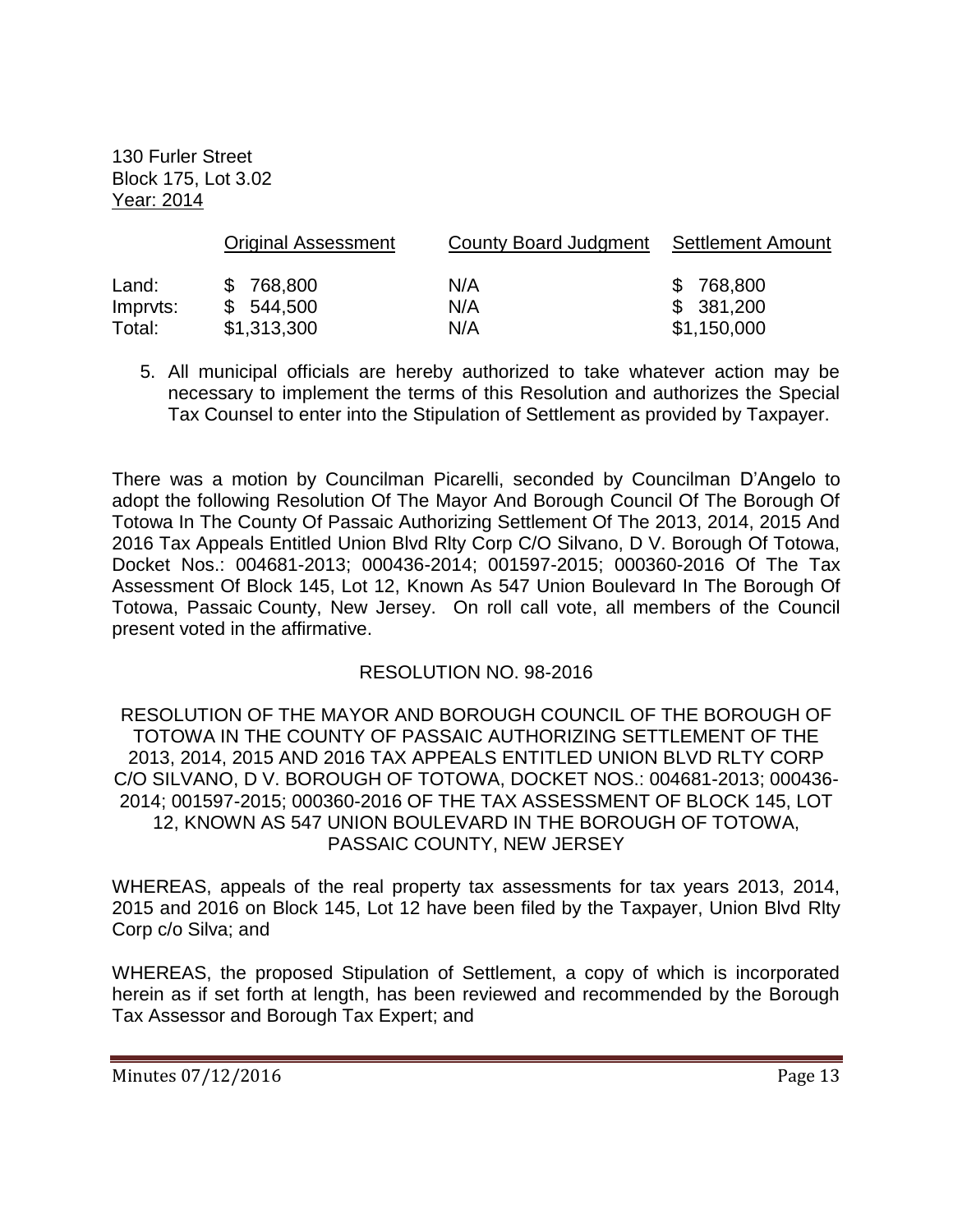WHEREAS, the settlement of said matter as more fully set forth below is in the best interest of the Borough of Totowa.

NOW, THEREFORE, BE IT RESOLVED, by the Borough of Totowa, New Jersey, as follows:

1. Settlement of the 2013-2016 tax appeals is hereby authorized as follows:

#### 547 Union Boulevard Block 145, Lot 12 Years: 2013, 2014, 2015, 2016

|                    | <b>Original Assessment</b> | County Board Judgment | Settlement Amount         |
|--------------------|----------------------------|-----------------------|---------------------------|
| Land:              | \$624,000                  | N/A                   | \$624,000                 |
| Impryts:<br>Total: | $$897-900$<br>\$1,521,900  | N/A<br>N/A            | \$ 376,000<br>\$1,000,000 |
|                    |                            |                       |                           |

2. All municipal officials are hereby authorized to take whatever action may be necessary to implement the terms of this Resolution and authorizes the Special Tax Counsel to enter into the Stipulation of Settlement as provided by Taxpayer.

There was a motion by Councilman Picarelli, seconded by Councilman D'Angelo to adopt the following Resolution Of The Mayor And Borough Council Of The Borough Of Totowa In The County Of Passaic Authorizing Settlement Of The 2009, 2010, 2011, 2012, 2013, 2014, And 2015 Tax Appeals Entitled Adolfo & Maria Grambone V. Borough Of Totowa, Docket Nos.: 013622-2009; 013742-2010; 013033-2011; 013647- 2012; 010846-2013; 009791-2014; 009962-2015 Of The Tax Assessment Of Block 154, Lot 43, Known As 34 Rutherford Court In The Borough Of Totowa, Passaic County, New Jersey. On roll call vote, all members of the Council present voted in the affirmative.

# RESOLUTION NO. 99-2016

RESOLUTION OF THE MAYOR AND BOROUGH COUNCIL OF THE BOROUGH OF TOTOWA IN THE COUNTY OF PASSAIC AUTHORIZING SETTLEMENT OF THE 2009, 2010, 2011, 2012, 2013, 2014, AND 2015 TAX APPEALS ENTITLED ADOLFO & MARIA GRAMBONE V. BOROUGH OF TOTOWA, DOCKET NOS.: 013622-2009; 013742-2010; 013033-2011; 013647-2012; 010846-2013; 009791-2014; 009962-2015 OF THE TAX ASSESSMENT OF BLOCK 154, LOT 43, KNOWN AS 34 RUTHERFORD COURT IN THE BOROUGH OF TOTOWA, PASSAIC COUNTY, NEW JERSEY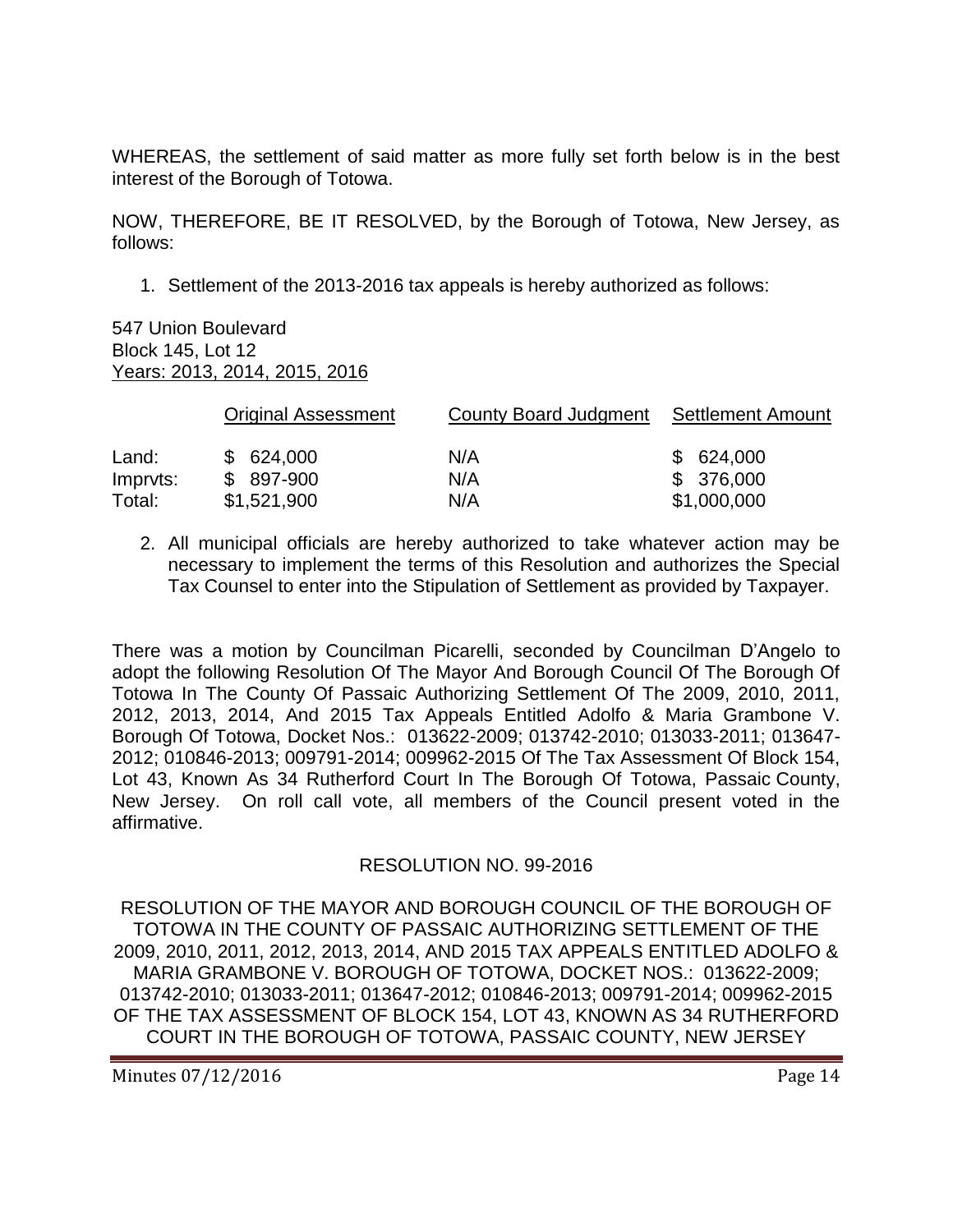WHEREAS, appeals of the real property tax assessments for tax years 2009, 2010, 2011, 2012, 2013, 2014 and 2015 on Block 154, Lot 43 have been filed by the Taxpayers, Adolfo and Maria Grambone; and

WHEREAS, the proposed Stipulation of Settlement, a copy of which is incorporated herein as if set forth at length, has been reviewed and recommended by the Borough Tax Assessor and Borough Tax Expert; and

WHEREAS, the settlement of said matter as more fully set forth below is in the best interest of the Borough of Totowa.

NOW, THEREFORE, BE IT RESOLVED, by the Borough of Totowa, New Jersey, as follows:

1. Settlement of the 2009-2010 tax appeals is hereby authorized as follows:

34 Rutherford Court Block 154, Lot 43 Years: 2009, 2010

|          | <b>Original Assessment</b> | County Board Judgment | <b>Settlement Amount</b> |
|----------|----------------------------|-----------------------|--------------------------|
| Land:    | \$252,800                  | \$252,800             | \$252,800                |
| Impryts: | \$298,300                  | \$298,300             | \$237,400                |
| Total:   | \$551,100                  | \$551,100             | \$490,200                |

2. Settlement of the 2011 tax appeal is hereby authorized as follows:

34 Rutherford Court Block 154, Lot 43 Year: 2011

|          | <b>Original Assessment</b> | County Board Judgment | Settlement Amount |
|----------|----------------------------|-----------------------|-------------------|
| Land:    | \$164,400                  | \$164,400             | <b>WITHDRAWN</b>  |
| Impryts: | \$325,800                  | \$325,800             | <b>WITHDRAWN</b>  |
| Total:   | \$490,200                  | \$490,200             | <b>WITHDRAWN</b>  |

3. Settlement of the 2012-2015 tax appeals is hereby authorized as follows:

34 Rutherford Court Block 154, Lot 43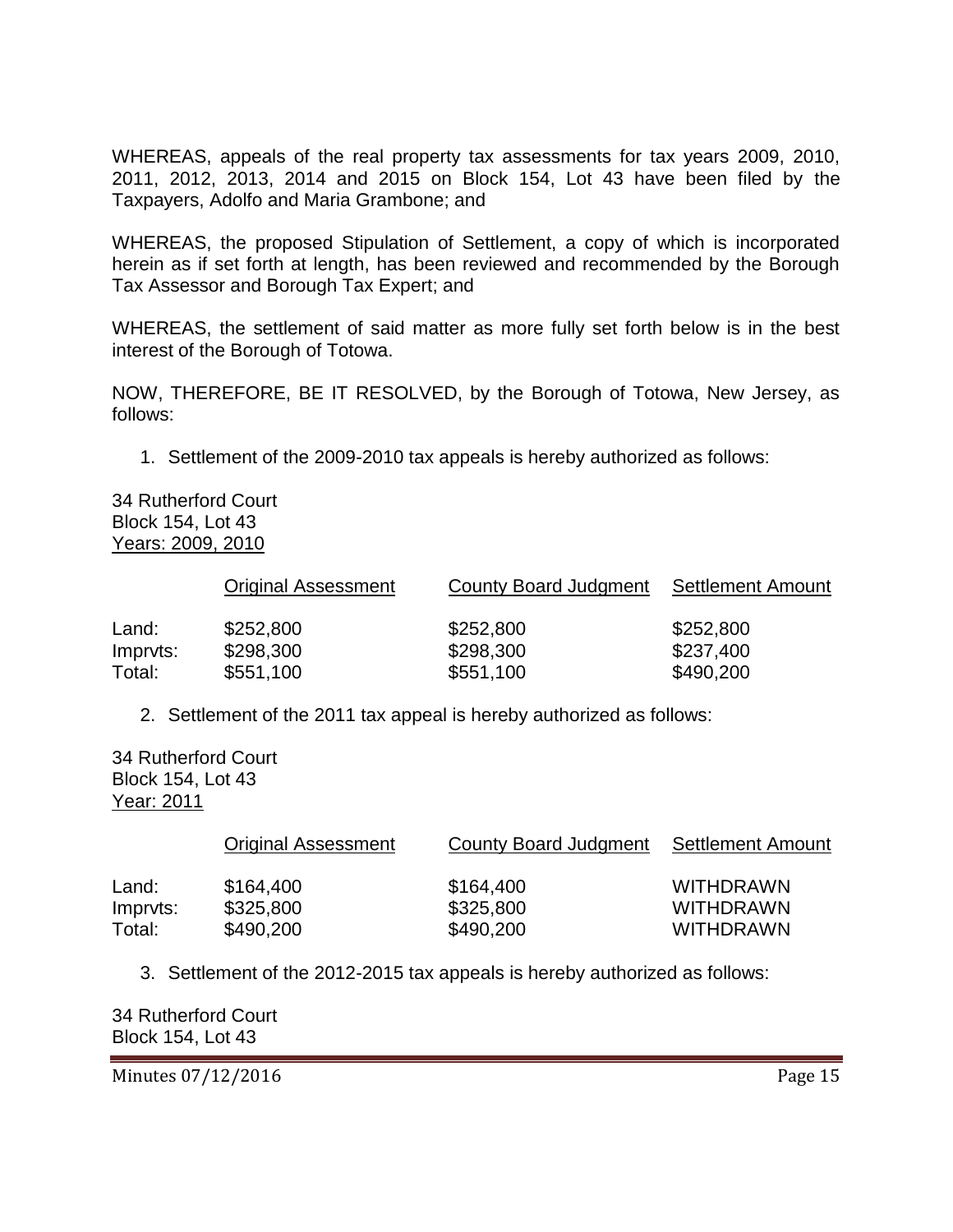### Years: 2012, 2013, 2014, 2015

|          | <b>Original Assessment</b> | County Board Judgment | <b>Settlement Amount</b> |
|----------|----------------------------|-----------------------|--------------------------|
| Land:    | \$164,400                  | \$164,400             | \$164,400                |
| Impryts: | \$325,800                  | \$325,800             | \$278,600                |
| Total:   | \$490,200                  | \$490,200             | \$443,000                |

4. All municipal officials are hereby authorized to take whatever action may be necessary to implement the terms of this Resolution and authorizes the Special Tax Counsel to enter into the Stipulation of Settlement as provided by Taxpayer.

There was a motion by Councilman Picarelli, seconded by Councilman D'Angelo to adopt the following Resolution Of The Borough Of Totowa Endorsing The "Fairness Formula" As Introduced By Governor Christie To Promote Fair Funding For Totowa Borough Students And To Relieve The Unfair Property Tax Burden. On roll call vote, all members of the Council present voted in the affirmative.

### RESOLUTION NO. 100-2016

#### RESOLUTION OF THE BOROUGH OF TOTOWA ENDORSING THE "FAIRNESS FORMULA" AS INTRODUCED BY GOVERNOR CHRISTIE TO PROMOTE FAIR FUNDING FOR TOTOWA BOROUGH STUDENTS AND TO RELIEVE THE UNFAIR PROPERTY TAX BURDEN

WHEREAS, the Borough of Totowa Public Schools and the Passaic Valley Regional High School District receive State funding pursuant to the funding formula known as the School Funding Reform Act; and

WHEREAS, the State of New Jersey does not fully fund the program as currently constructed; and

WHEREAS, recent figures demonstrate the State funds school districts at a Statewide average of 85.3% of what is called for under the funding formula; and

WHEREAS, Borough of Totowa Public Schools and the Passaic Valley Regional High School District have been consistently underfunded according to which they are entitled under the funding formula; and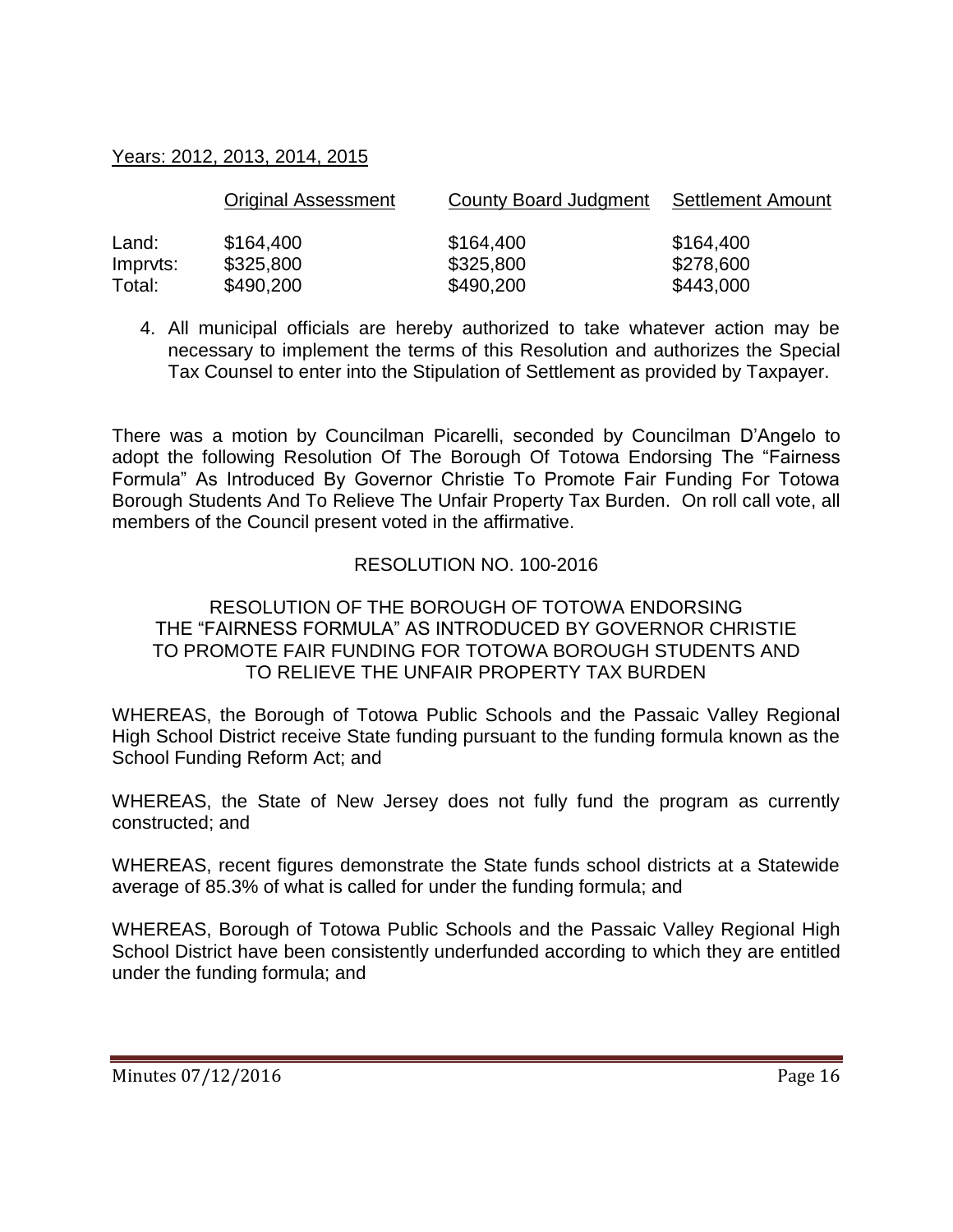WHEREAS, in order to operate its local and regional school systems, the Borough of Totowa has had no alternative but to raise supplemental funding through a local school tax based upon real estate owned within the Borough; and

WHEREAS, utilizing real estate taxes to subsidize the school systems places an undue and unfair burden upon owners of property within the Borough, particularly since those same taxpayers are overfunding other school districts by way of allocation of New Jersey State taxes through the School Funding Reform Act; and

WHEREAS, Governor Christie has introduced a "Fairness Formula" in which each District will receive an equal amount of State aid per student, and, in so doing, will provide substantial property tax relief to owners of real property within the Borough of Totowa and allow for the Borough's schools to operate on a more fiscally responsible basis and provide the tools and staffing to provide a quality education to our Borough's students; and

WHEREAS, Governor Christie's "Fairness Formula" for the coming school year would result in each district receiving \$6,599.00 in State aid for each student enrolled; and

WHEREAS, such an equitable redistribution of State aid based upon number of pupils educated in a given school district is expected to yield a local tax savings in the amount of \$1,601.00 for the average property owner in the Borough of Totowa; and

WHEREAS, the Mayor and Council of the Borough of Totowa wishes to take action to foster and improve the health, safety, welfare and education of its local population.

NOW, THEREFORE, BE IT RESOLVED, that the Mayor and Council of the Borough of Totowa, in the County of Passaic and State of New Jersey, do hereby endorse the "Fairness Formula" as introduced by Governor Chris Christie as a means of approaching a fair level of funding for local schools and provide relief from overly burdensome property taxes experienced by owners of real property in the Borough of Totowa.

There was a motion by Councilman Picarelli, seconded by Councilman D'Angelo to approve payment of the 3<sup>rd</sup> Quarter 2016 Budget Allotment to the Borough of Totowa Public Library in the amount of \$185,674.00. On roll call vote, all members of the Council present voted in the affirmative.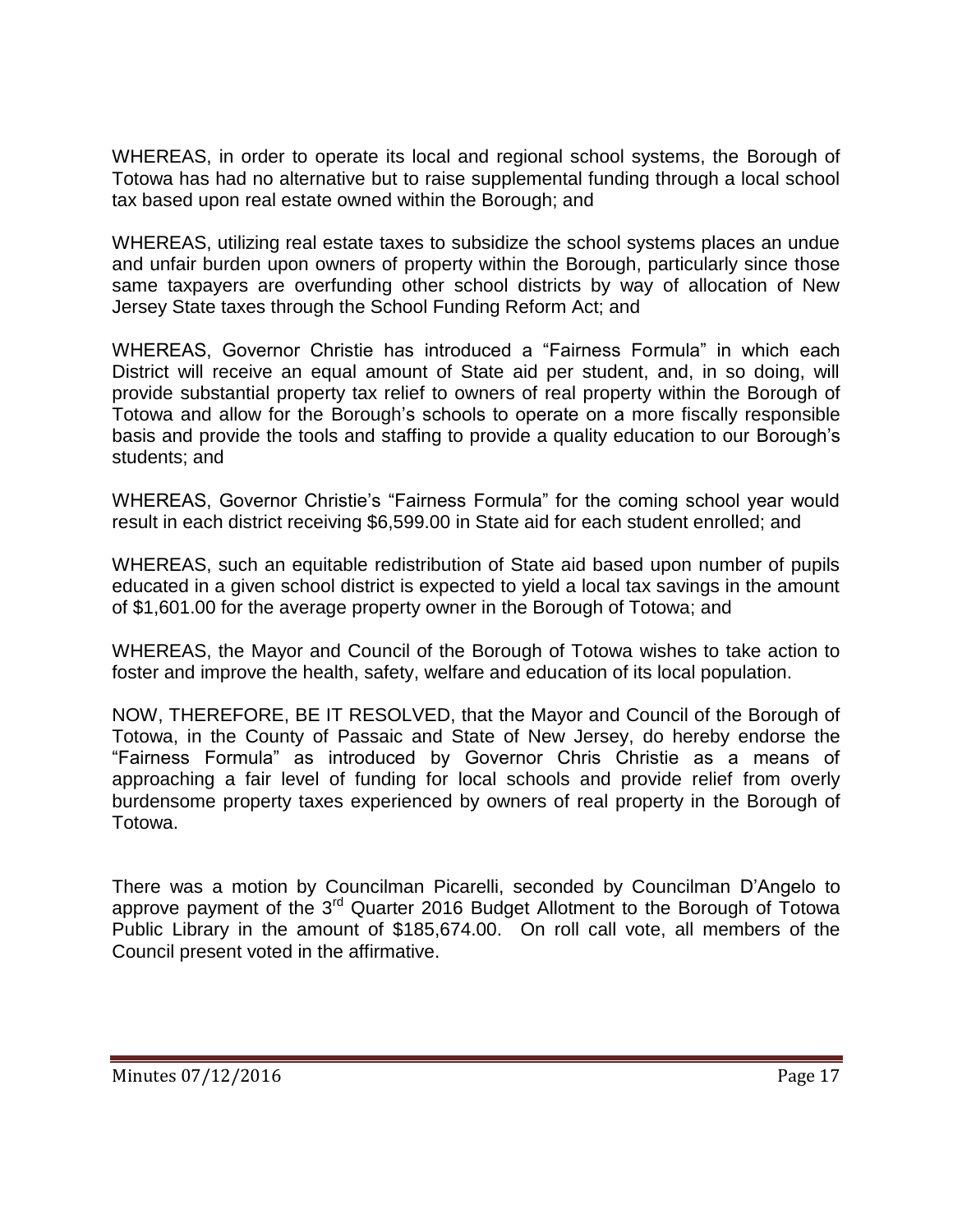# COMMITTEE ON PUBLIC SAFETY:

There was a motion by Councilman Puglise, seconded by Councilwoman Fontanella to adopt the following Resolution Authorizing The Purchase And Delivery Of One Multifunction Copying Machine For The Borough Of Totowa Police Department. On roll call vote, all members of the Council present voted in the affirmative.

# RESOLUTION NO. 101-2016

#### RESOLUTION AUTHORIZING THE PURCHASE AND DELIVERY OF ONE MULTIFUNCTION COPYING MACHINE FOR THE BOROUGH OF TOTOWA POLICE DEPARTMENT

WHEREAS, the Borough of Totowa Police Chief has requested that a new multifunction copying machine be purchased for the Borough of Totowa Police Department; and

WHEREAS, the Mayor and Council of the Borough of Totowa have determined that there is a need for this equipment to be used by the employees and Officers of the Borough of Totowa Police Department; and

WHEREAS, the Mayor and Council of the Borough of Totowa desire to authorize the purchase of the multifunction copying machine; and

WHEREAS, State of New Jersey Contract No. A40467 has been awarded to Atlantic Tomorrow's Office, 200 Broadacres Drive, Bloomfield, New Jersey 07003 for the purchase of one (1) Savin MP 3054SP multifunction copying machine; and

WHEREAS, pursuant to the applicable New Jersey State laws, the purchase of this multifunction copying machine may be authorized without public bidding.

NOW, THEREFORE, BE IT RESOLVED, that the Mayor and Council of the Borough of Totowa do hereby authorize the purchase and delivery of one (1) Savin MP 3054SP multifunction copying machine from Atlantic Tomorrow's Office in the amount of \$3,956.00.

BE IT FURTHER RESOLVED, that the Mayor and Municipal Council of the Borough of Totowa do hereby authorize the Municipal Clerk and Police Chief to execute any and all instruments relating thereto.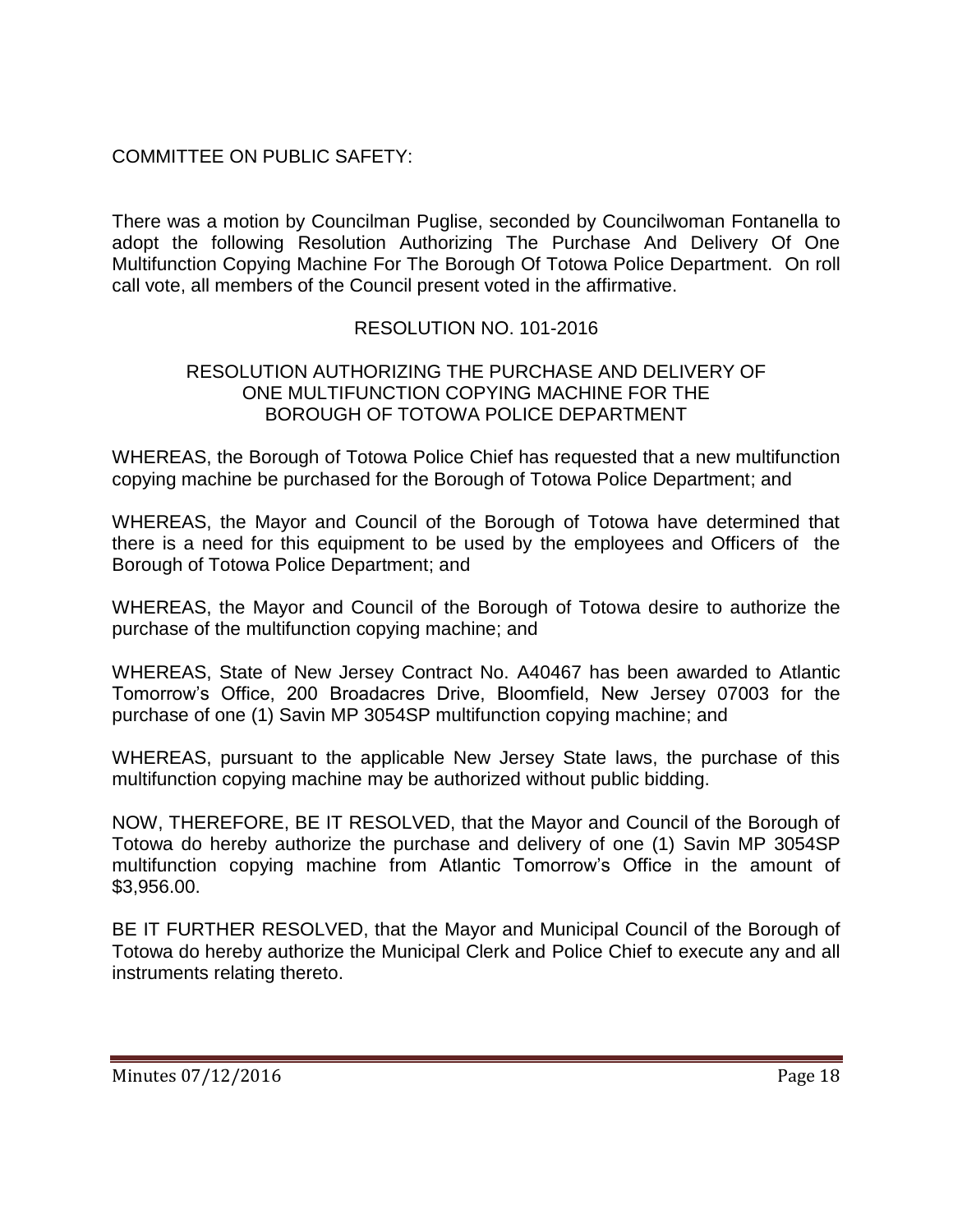A letter from the Happy Seniors thanking the Mayor and Council for the lunch provided by the Municipal Drug Alliance on June 21, 2016, along with John Waryas for serving and Captain Mark Tolomeo for his presentation was received and filed, with copies being placed in their personnel jackets.

# COMMITTEE ON PUBLIC WORKS:

Upon the recommendation of DPW Superintendent Jim Niland, there was a motion by Councilman D'Angelo, seconded by Councilman Puglise to approve a grade increase for DPW Laborer Mike Baron from Grade 1-C to Grade 1-B. On roll call vote, all members of the Council present voted in the affirmative.

Upon the recommendation of DPW Superintendent Jim Niland, there was a motion by Councilman D'Angelo, seconded by Councilman Puglise to approve a grade increase for DPW Laborer Josko Huljev from Grade 3 to Grade 2. On roll call vote, all members of the Council present voted in the affirmative.

# COMMITTEE ON ENGINEERING & PUBLIC PROPERTY:

A letter was received from the American Legion Memorial Post No. 227 requesting permission to use the Municipal Parking Lot on Saturday, August 27, 2016 for their fundraiser to Atlantic City. There was a motion by Councilwoman Fontanella, seconded by Councilwoman Andriani to grant permission. On roll call vote, all members of the Council present voted in the affirmative.

There was a motion by Councilwoman Fontanella, seconded by Councilwoman Andriani to authorize the Borough Clerk and Borough Attorney to prepare the specifications and advertise for the receipt of bids for a new fire alarm system for the Municipal Complex. On roll call vote, all members of the Council present voted in the affirmative.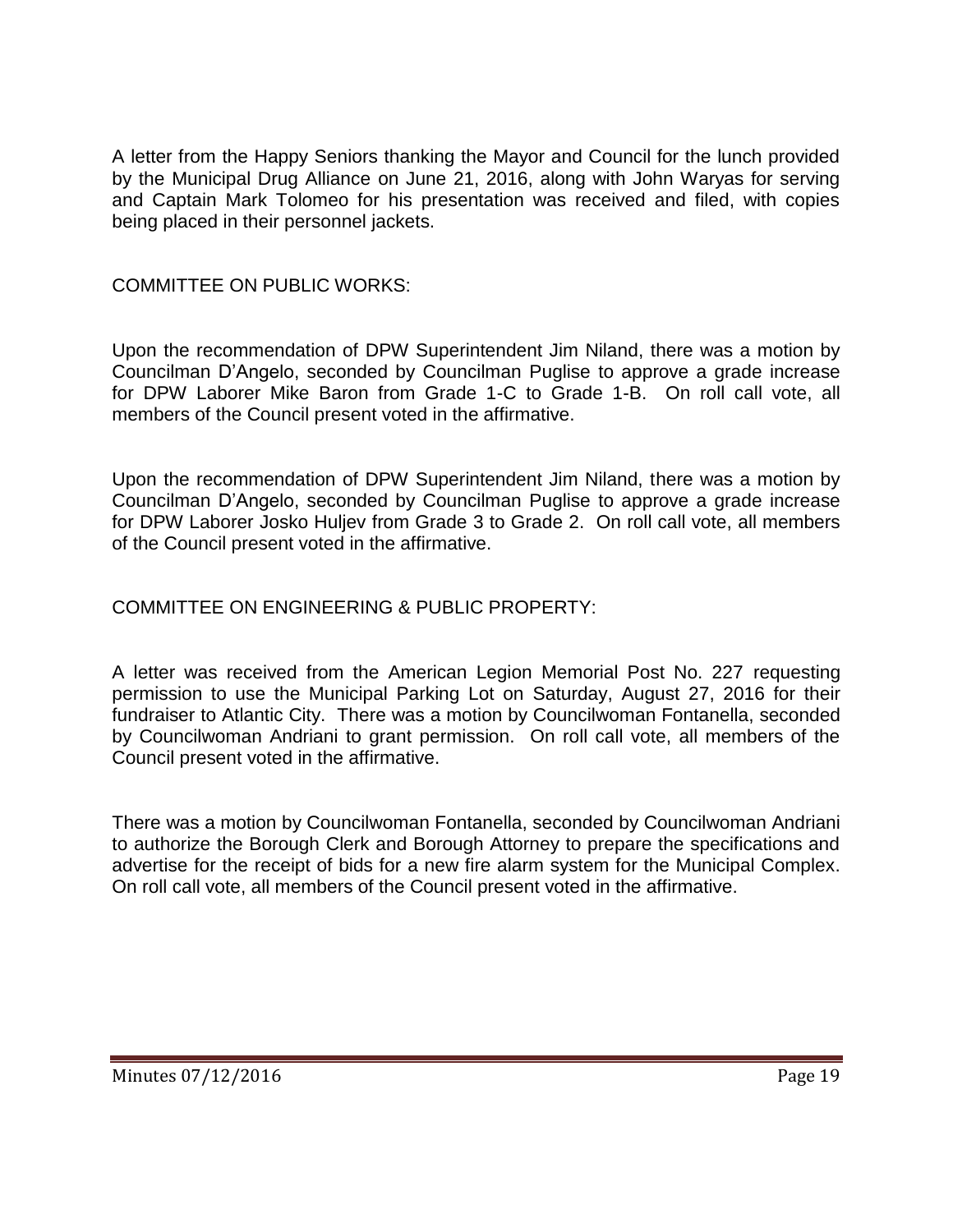# COMMITTEE ON LIAISON & INSPECTION:

There was a motion by Councilwoman Andriani, seconded by Councilman Bucher to adopt the following Resolution Authorizing Full Refund Of 2016 Board Of Recreation Summer Camp Fee. On roll call vote, all members of the Council present voted in the affirmative.

# RESOLUTION NO. 102-2016

#### RESOLUTION AUTHORIZING FULL REFUND OF 2016 BOARD OF RECREATION SUMMER CAMP FEE

WHEREAS, the Borough of Totowa Board of Recreation hosts an annual summer camp for the youth of the community; and

WHEREAS, by Resolution No. 54-2016 dated April 12, 2016, the Mayor and Council of the Borough of Totowa, after conferring with the Board of Recreation and for good cause shown, approved the 2016 Fee schedule for the Board of Recreation Summer Camp; and

WHEREAS, Joseph Siecieska, 193 Dewey Avenue, Totowa, New Jersey 07512 has requested a full refund due to the fact that his child will not be able to attend the Board of Recreation Summer Camp this year; and

WHEREAS, the Borough of Totowa Board of Recreation Commissioners have recommended the return of the full Camp membership fee in the amount of \$230.00; and

WHEREAS, the Mayor and Council of the Borough of Totowa desire to authorize the full refund of the fee for the 2016 Board of Recreation Summer Camp membership in the amount of \$230.00.

NOW, THEREFORE, BE IT RESOLVED, that the Mayor and Council of the Borough of Totowa do hereby authorize the refund of \$230.00 to Joseph Siecieska for the full membership fee paid to the Borough of Totowa for the 2016 Board of Recreation Summer Camp.

BE IT FURTHER RESOLVED, that the Borough of Totowa Municipal Clerk is hereby authorized to issue a check in the amount of \$230.00 to Joseph Siecieska, 193 Dewey Avenue, Totowa, New Jersey 07512.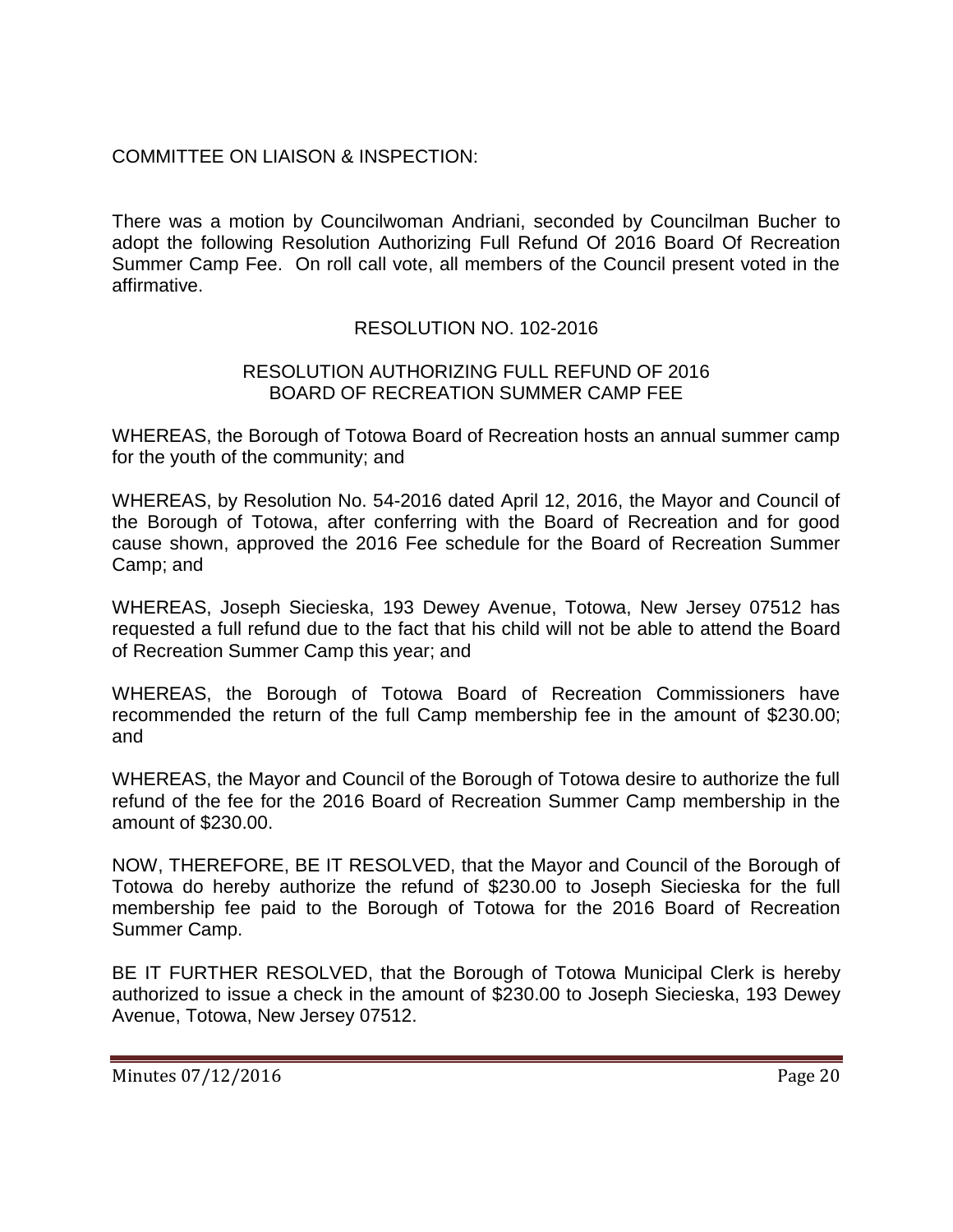A letter of resignation was received from Shade Tree Commissioner Linda Schopperth. There was a motion by Councilwoman Andriani, seconded by Councilman Bucher to accept her resignation and send her a letter of thanks. On roll call vote, all members of the Council present voted in the affirmative.

### COMMITTEE ON LEGISLATION & ORDINANCES:

There was a motion by Councilman Bucher, seconded by Councilman Picarelli to approve Ice Cream Vendors License Application for Julie Trauerts as Owner/Operator, trading as Mainland. On roll call vote, all members of the Council present voted in the affirmative.

There was a motion by Councilman Bucher, seconded by Councilman Picarelli to adopt the following Resolution Authorizing Massage Establishment License For JGN Massage, LLC Doing Business As Elements Therapeutic Massage. On roll call vote, all members of the Council present voted in the affirmative.

### RESOLUTION NO. 103-2016

RESOLUTION AUTHORIZING MASSAGE ESTABLISHMENT LICENSE FOR JGN MASSAGE, LLC DOING BUSINESS AS ELEMENTS THERAPEUTIC MASSAGE

WHEREAS, JGN Massage, LLC doing business as Elements Therapeutic Massage ("Elements Therapeutic Massage") has approval to operate a massage establishment in a portion of the premises located at 650 Union Boulevard, Totowa, New Jersey; and

WHEREAS, in accordance with the requirements set forth in Chapter 250 entitled "Massage Establishments" in the Borough of Totowa Code Book, Elements Therapeutic Massage has submitted an application dated June 22, 2016 to the Borough of Totowa for a Massage Establishment License; and

WHEREAS, the Borough of Totowa Police Department has conducted a thorough investigation of the applicant in accordance with Section 250-6 of the Borough of Totowa Code Book; and

WHEREAS, the Borough of Totowa Police Chief has cleared the license for approval pursuant to his Memorandum dated July 7, 2016; and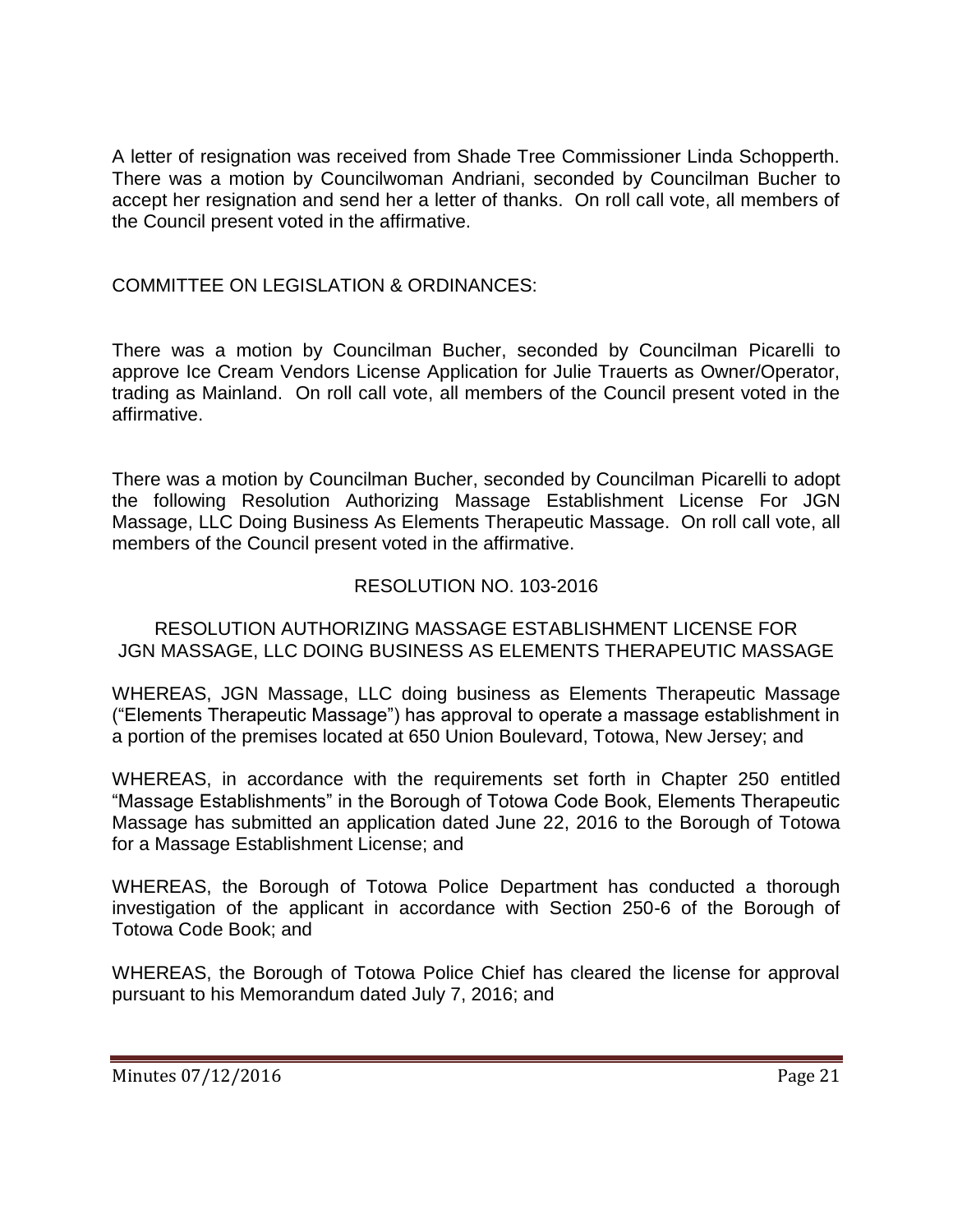WHEREAS, after reviewing the application and report issued by the Borough of Totowa Police Department, the Mayor and Council of the Borough of Totowa have determined that the Elements Therapeutic Massage has complied with all the requirements for a Massage Establishment License in the Borough of Totowa.

NOW, THEREFORE, BE IT RESOLVED, that the Mayor and Council of the Borough of Totowa do hereby approve the Massage Establishment License application for JGN Massage, LLC doing business as Elements Therapeutic Massage and authorize the Borough of Totowa Municipal Clerk to issue a Massage Establishment License effective July 12, 2016 through June 30, 2017.

BE IT FURTHER RESOLVED, that Elements Therapeutic Massage is required to continue to comply with all applicable laws, ordinances, rules and regulations and said license must be renewed annually on or before July 1<sup>st</sup> each year.

There was a motion by Councilman Bucher, seconded by Councilman Picarelli to adopt the following Resolution Authorizing Massage Therapist Licenses for JGN Massage, LLC Doing Business As Elements Therapeutic Massage. On roll call vote, all members of the Council present voted in the affirmative.

# RESOLUTION NO. 104-2016

# RESOLUTION AUTHORIZING MASSAGE THERAPIST LICENSES FOR JGN MASSAGE, LLC DOING BUISNESS AS ELEMENTS THERAPEUTIC MASSAGE

WHEREAS, JGN Massage, LLC doing business as Elements Therapeutic Massage ("Elements Therapeutic Massage") has approval to operate a massage establishment in a portion of the premises located at 650 Union Boulevard, Totowa, New Jersey; and

WHEREAS, the requirements set forth in Chapter 250 entitled "Massage Establishments" in the Borough of Totowa Code Book include obtaining a Massage Establishment License for the business and Massage Therapist Licenses for employees to be issued by the Borough of Totowa Municipal Clerk; and

WHEREAS, by Resolution No. 103-2016 dated July 12, 2016, the Mayor and Council of the Borough of Totowa authorized the issuance of a Massage Establishment License application for Elements Therapeutic Massage effective July 12, 2016 through June 30, 2017; and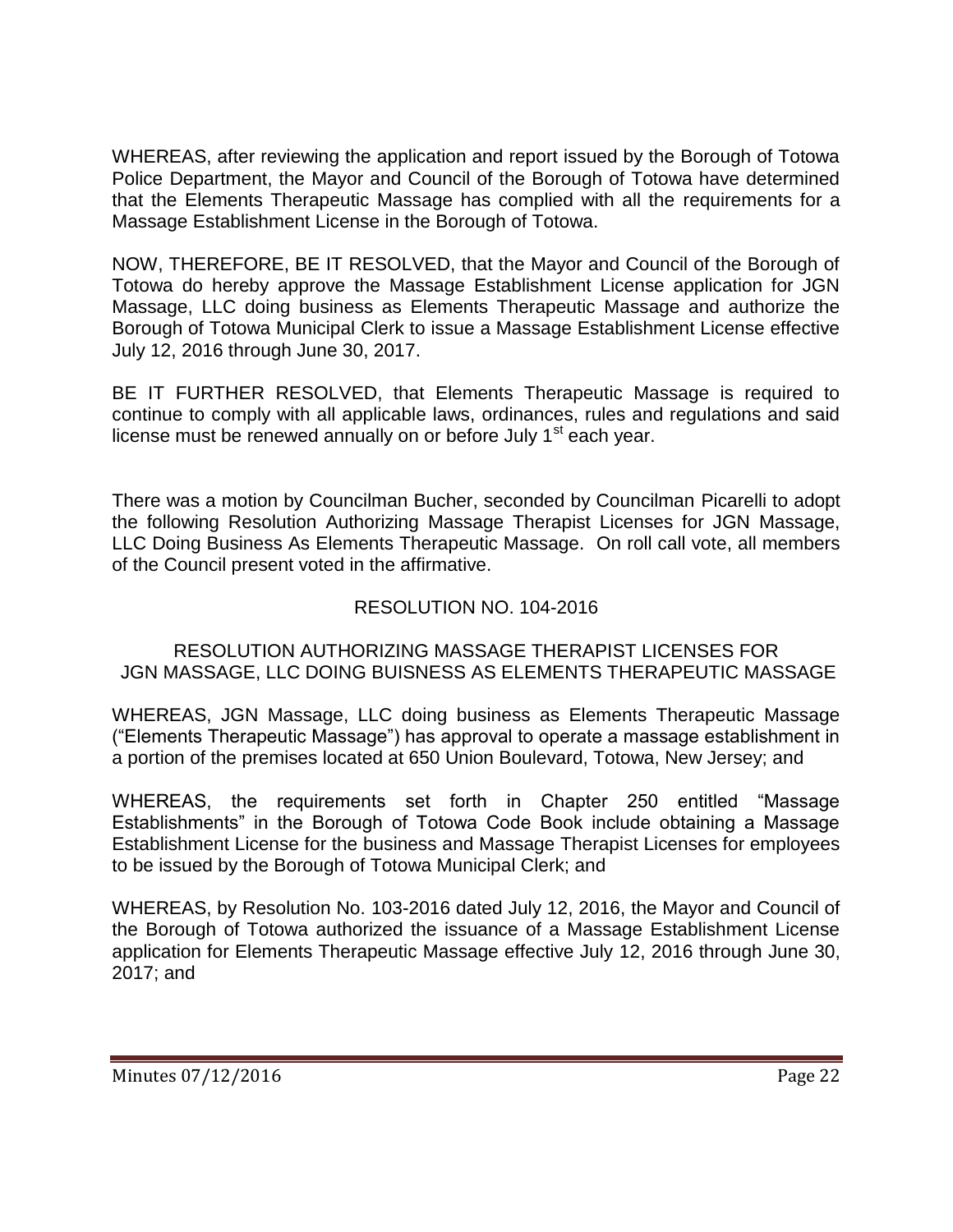WHEREAS, the following individuals have submitted applications for a Massage Therapist License as employees of Elements Therapeutic Massage, 650 Union Boulevard, Totowa, New Jersey:

- 1. Donna Garrity, 3 Ridge Road, Wharton, New Jersey 07885
- 2. Judith Bevilacqua, 268 Rubertson Way, Lincoln Park, New Jersey 07035
- 3. Sabrina Emmolo, 251 Dewey Avenue, Totowa, New Jersey 07512
- 4. Dayana V. Almanzar, 24 Grant Avenue, Totowa, New Jersey 07512
- 5. Ingrid DeJesus, 1010 E. 25<sup>th</sup> Street, Paterson, New Jersey 07513
- 6. Michael Egan, 493 Morningside Ave, Fairview, New Jersey 07022
- 7. Raquelina Espinal, 104 Maple Avenue, Woodland Park, New Jersey 07424
- 8. Katie L. Martin, 46 Walray Avenue, North Haledon, New Jersey 07508
- 9. Anne C. Griffin, 126 Hickory Avenue, Apt. 1, Bergenfield, New Jersey 07621

WHEREAS, the above named employees of Elements Therapeutic Massage have each submitted proof of their respective clinical training in compliance with Section 250-7 of the Borough of Totowa Code Book; and

WHEREAS, the Borough of Totowa Police Department has conducted a thorough investigation of the applicants in accordance with Section 250-6 of the Borough of Totowa Code Book; and

WHEREAS, the Borough of Totowa Police Chief has cleared the licenses for approval pursuant to his Memorandum dated July 7, 2016; and

WHEREAS, after reviewing the application and report issued by the Borough of Totowa Police Department, the Mayor and Council of the Borough of Totowa have determined that the aforementioned applicants have complied with all the requirements for a Massage Therapist License in the Borough of Totowa.

NOW, THEREFORE, BE IT RESOLVED, that the Mayor and Council of the Borough of Totowa do hereby approve the Massage Therapist License applications for Donna Garrity, Judith Bevilacqua, Sabrina Emmolo, Dayana V. Almanzar, Ingrid DeJesus, Michael Egan, Raquelina Espinal, Katie L. Martin and Anne C. Griffin as employees of JGN Massage, LLC doing business as Elements Therapeutic Massage and authorize the Borough of Totowa Municipal Clerk to issue Massage Therapist Licenses to each applicant effective July 12, 2016 through June 30, 2017.

BE IT FURTHER RESOLVED, that the above Massage Therapist License holders are required to comply with all applicable laws, ordinances, rules and regulations and said license must be renewed annually on or before July  $1<sup>st</sup>$  each year.